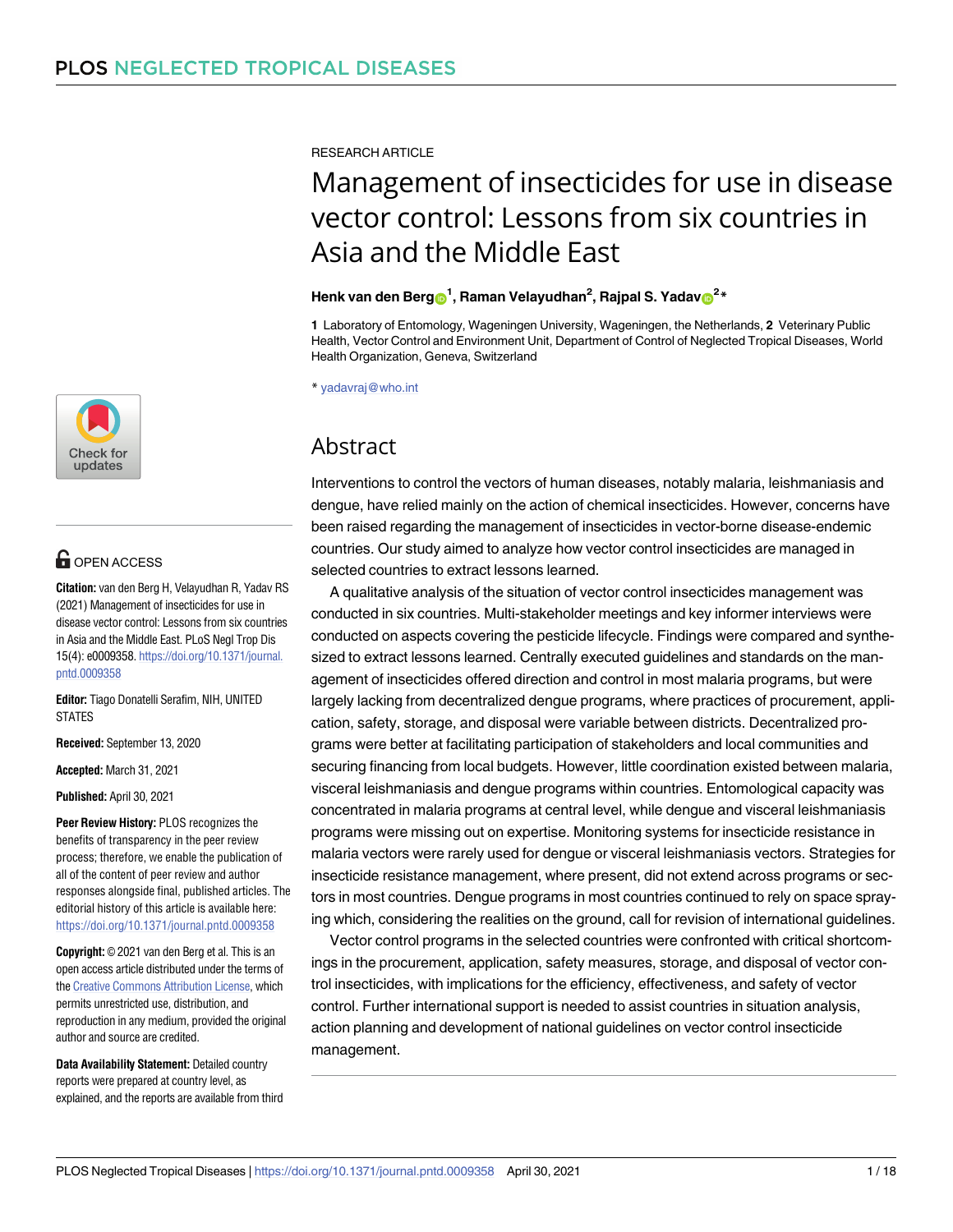<span id="page-1-0"></span>parties upon request as detailed in the [S2](#page-14-0) [Appendix.](#page-14-0)

**Funding:** The work was supported by the Bill & Melinda Gates Foundation, Seattle, WA, as part of the Innovation-2-Impact project (grant number OPP1133139) awarded to the World Health Organization (RV and RSY). The funders had no role in study design, data collection and analysis, decision to publish, or preparation of the manuscript.

**Competing interests:** The authors have declared that no competing interests exist.

# Author summary

Vector-borne diseases such as dengue, malaria and leishmaniasis are transmitted by insect vectors. Transmission can be interrupted through vector control. Chemical insecticides are the mainstay for controlling these insect vectors. However, the use of chemicals also introduces risks to health and the environment and may lead to insecticide resistance. Hence, proper management of those insecticides is critical. To find out how the insecticides used for vector control are being managed, the authors conducted investigations in six countries in Asia and the Middle East. They found that the practices of insecticide procurement, application, storage, and disposal depended on how a program is organized. Dengue programs were operated in a decentralized manner and, consequently, lacked coordination through guidelines and standards on best practices. Also, coordination between malaria, visceral leishmaniasis and dengue programs within countries was minimal, and expertise needed to guide decisions on vector control and to monitor insecticide resistance was in short supply. The identified shortcomings in how vector control insecticides are managed likely affected the efficiency, effectiveness, and safety of vector control operations.

# **Introduction**

Vector-borne diseases, including malaria, dengue, lymphatic filariasis, schistosomiasis, chikungunya, onchocerciasis, Chagas disease, leishmaniasis, Zika virus disease, yellow fever, Japanese encephalitis and tick-borne diseases, account for an estimated 17% of the global burden of communicable diseases [\[1,2\]](#page-15-0), and over half of the global population lives in areas at risk of two or more of the major vector-borne diseases [[3](#page-15-0)]. Notwithstanding the diversity of pathogenic agents, their epidemiology, burden and available treatments, all vector-borne diseases have in common that their transmission through mosquito, blackfly, triatomine, sand fly, snail or tick vectors can be interrupted by vector control. Indeed, vector control interventions have demonstrated their critical importance for the control and elimination of most vector-borne diseases [\[4–8\]](#page-15-0).

Vector control interventions have relied to a large extent on the action of chemical insecticides, applied to surfaces, water bodies, as aerial application, or impregnated in long-lasting netting materials [[9–11](#page-15-0)]. The use of non-chemical options of vector control, such as environmental management or the use of microbial products, remains marginal for a disease like malaria [[12](#page-15-0)], even though the need for alternative methods has been emphasized [[4,13](#page-15-0)–[15](#page-15-0)]. Moreover, the optimal implementation and monitoring of vector control interventions continues to be a major challenge in many countries [\[16–19](#page-15-0)].

The World Health Organization (WHO) recently launched the Global Vector Control Response 2017–2030 [[1](#page-15-0),[20](#page-15-0)] to advance the cause of integrated vector management [[21](#page-15-0),[22](#page-16-0)]. The strategy is not disease-specific but seeks to strengthen the structures, capacities, and linkages needed to boost the sustainable role of vector control in achieving targets for control and elimination of all major vector-borne diseases. Amongst others, it calls for the improved deployment of available vector control tools, the mainstay of which have been insecticidal tools, by basing selections on efficacy data, with efficient delivery of quality products, with capacity to manage insecticide resistance, and with minimized adverse effects on health and the environment [\[1](#page-15-0)].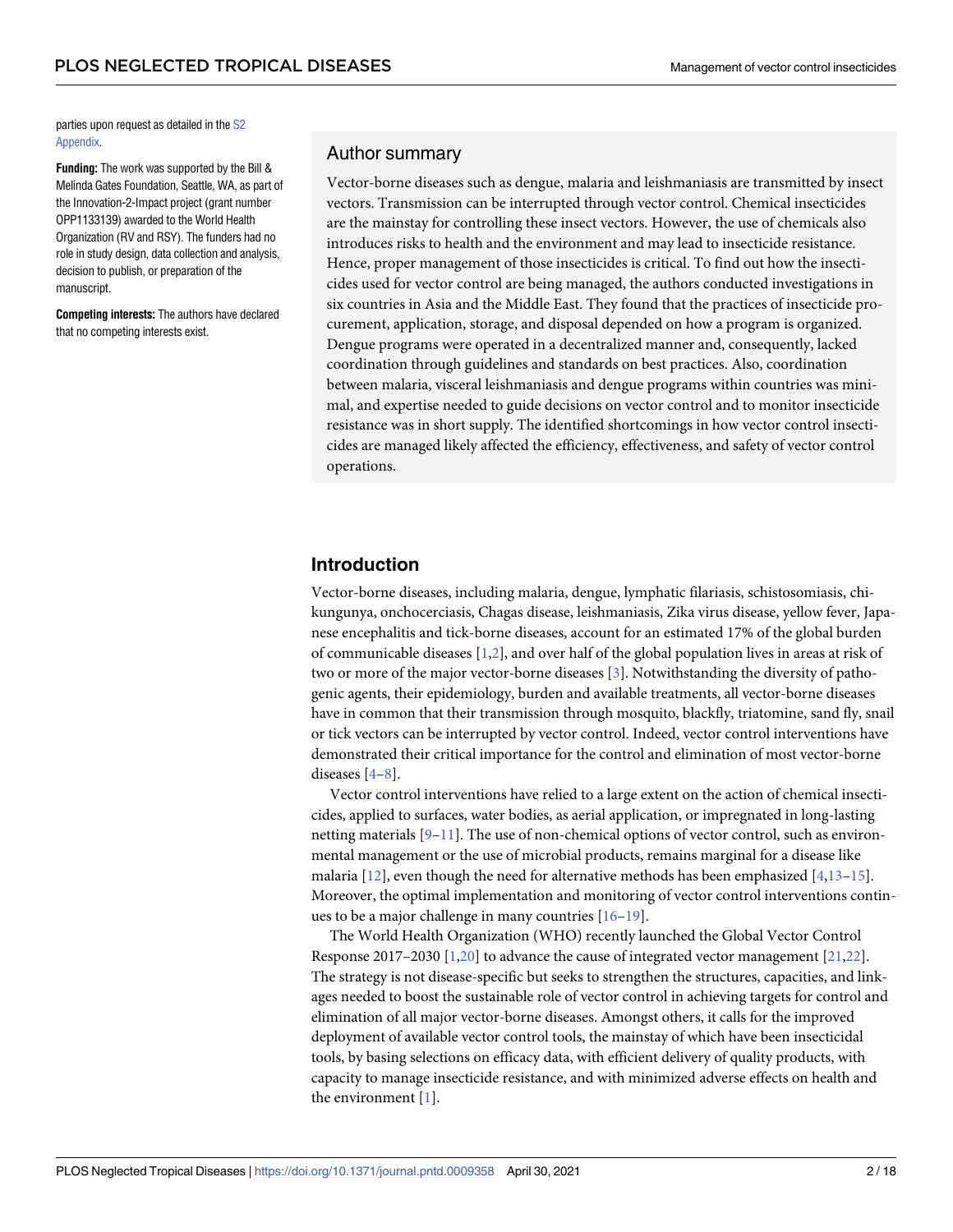<span id="page-2-0"></span>However, results from a recent study on pesticide lifecycle management showed shortcomings in many countries across regions in terms of insecticide resistance monitoring, procurement procedures, applicator safety measures, storage conditions, and waste disposal [\[23\]](#page-16-0). Moreover, regulatory control and quality control of public health pesticides (including vector control insecticides) were a concern, particularly in low-income countries and small countries [\[23\]](#page-16-0). These shortcomings in pesticide lifecycle management could compromise the efficient and efficacious use of vector control insecticides, while posing risks to health and the environment.

Detailed studies at country level can provide more insight into the situation of vector control insecticide management, the causes of deficiencies, the context in which decisions have been made, and the opportunities for structural improvements. We conducted an analysis of the situation of vector control insecticides management in selected countries intended to assist these countries in needs assessment and action planning. The objective of this study was to compare and synthesize the analyses from the six countries to extract lessons learned.

# **Methods**

# **Country selection**

The selection of countries was conducted based on inquiry from WHO's regional offices (except for the regional office for Europe) about country interest in situation analysis and action planning on public health pesticide management. Following the response from the regional offices, a decision was made to concentrate the study on countries in Asia and the Middle East. After verification of country interest through direct communication with WHO country offices, we verified that interested countries had at least one vector-borne disease control program with a vector control component. Six countries agreed to participate in the activities and all six were selected for study. The selected countries were Bangladesh, Cambodia, Nepal, Oman, Sri Lanka, and Vietnam.

After completion of our data collection, we verified whether the selected countries were representative for their regions. This was possible through examination of the results from a separate global survey on pesticide management, which became available in 2020 [[23\]](#page-16-0). The global survey assessed the country-level situation regarding fifteen quality indicators on vector control insecticide management, covering 31 countries in Asia and the Middle East which obtained an average indicator score of 52% (higher is better). In the same survey, the six individual countries selected for our study had an average indicator score of 40%. This suggests that the selected countries for our study had slightly poorer conditions of vector control insecticide management than other countries in Asia and the Middle East.

# **Data collection**

Preparatory consultations were held with focal points in each country to identify, and arrange meetings with, the main experts in the management of public health pesticides in each country. A list of the panel of experts in each country, with area of expertise and agency, are available in the Supporting Information (S1 [Appendix\)](#page-14-0). Study visits to each selected country were made by one of us (HvdB) over the period August-December 2019. The methods in each country included interview meetings with one or more key staff from each identified stakeholder to gather information and data and, in Bangladesh, Nepal and Oman, a multi-stakeholder meeting, to discuss strengths, weaknesses and needs. Depending on the country, stakeholders included ministries of health, agriculture, local government and environment, vector-borne disease program offices, pesticide registration offices, pesticide analysis laboratories, municipalities, civil society organizations, the private sector, and academic institutions. Visits were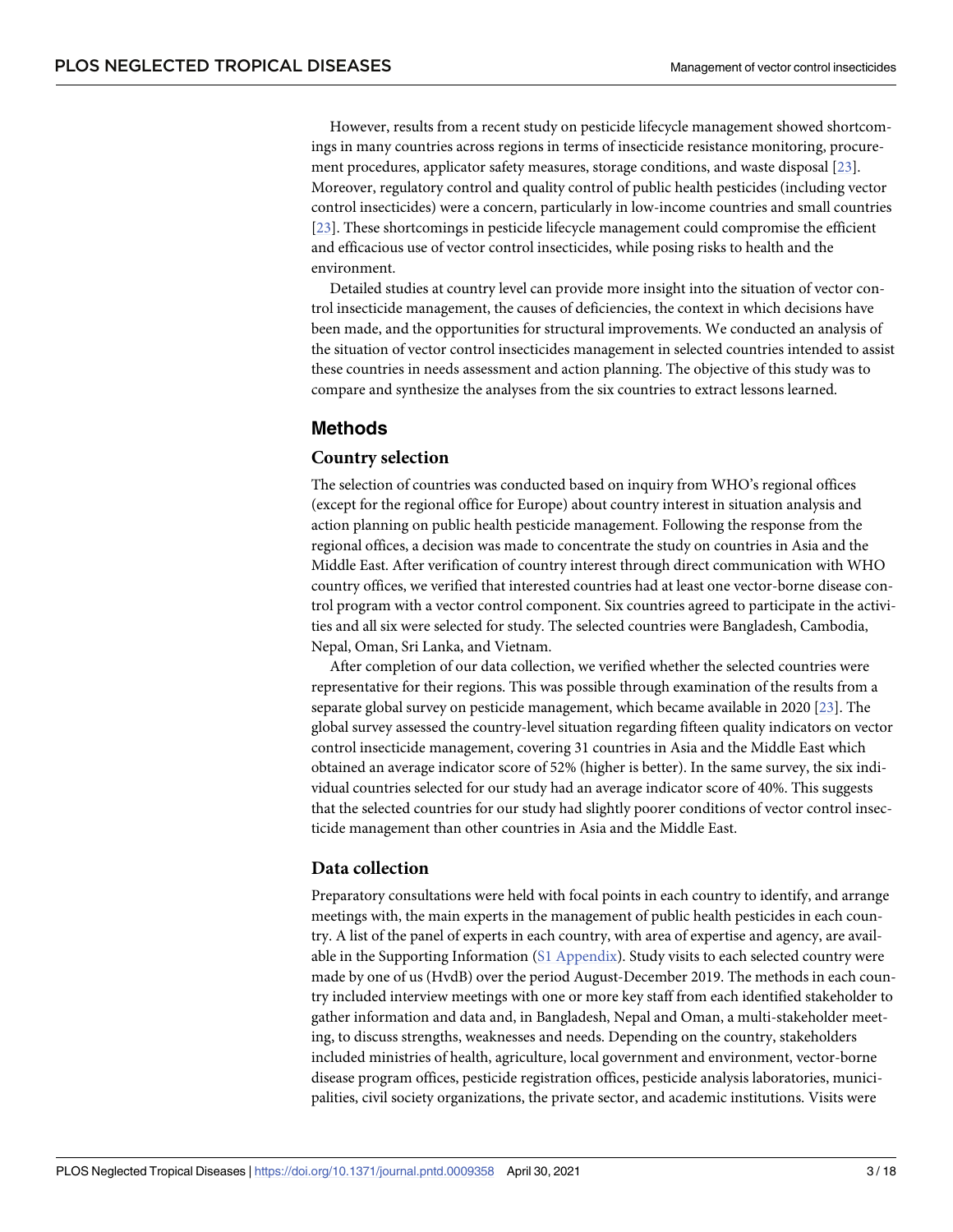<span id="page-3-0"></span>made to pesticide laboratories, entomology laboratories in all countries, and to field spray teams in Bangladesh, Oman, and Sri Lanka. The scope of the assessment included technical, organizational, and institutional aspects of the following topics: pesticide regulatory control, pesticide procurement, insecticide application for vector control, insecticide resistance management, safety measures, pesticide storage, pesticide disposal, and waste management. A list of questions was prepared for each topic as a guide during the interviews, and the responses were documented. Institutional and organizational aspects regarding each topic (e.g. regarding coordination, capacity) were explored through discussion. Data on disease cases were obtained from a national database in each country. For each country we documented the findings in a country report (S2 [Appendix](#page-14-0)). We consulted additional data and information sources, including national guideline or strategic documents, scientific reports, regional workshop reports and published literature to provide verification and insight into the subject matter. Where claims could be verified, we have noted this in the text.

# **Data interpretation**

The outcomes of the six country reports were reviewed to identify themes of interest. Excluded were issues referring to pesticides other than vector control insecticides. The identified themes were: organizational aspects of vector control, coordination between programs, inter-sectoral coordination, entomological capacity, insecticide resistance management, pesticide regulatory control, pesticide procurement, application methods and safety measures, and pesticide storage and disposal. For each theme, the issues at hand were synthesized to extract relevant lessons learned across countries. Where possible, the information received through verbal communication was verified through review of available documentation and direct observation. Countries were anonymized for information that was considered potentially sensitive.

# **Results**

# **Vector control programs**

The number of vector (or nuisance pest) control programs varied from two to four per country [\(Table](#page-4-0) 1). Malaria vector control programs existed in all countries, in phases ranging from malaria elimination to prevention-of-reintroduction of malaria. Malaria cases were approaching elimination in Bangladesh, Cambodia, Nepal, and Vietnam; and were zero or almost zero in Sri Lanka and Oman. *Plasmodium vivax* was dominant among malaria cases in Cambodia and Nepal whilst *P*. *falciparum* was dominant among cases in Bangladesh and Vietnam. Bangladesh and Nepal had vector control programs on elimination of visceral leishmaniasis ('kalaazar'), with relatively small numbers of annual cases reported. The six countries had vector control programs on emergency response and control of dengue, showing a recent increase in the number of cases, particularly in Bangladesh, Cambodia, Sri Lanka, and Vietnam.

In the selected countries, programs on elimination of malaria and visceral leishmaniasis depended primarily on insecticide-treated bed nets and indoor residual spraying for vector control ([Table](#page-4-0) 1), using pyrethroids for both methods, despite partly outdoor-biting behavior of vectors and despite the emergence of pyrethroid resistance [\[24,25\]](#page-16-0). Indoor residual spraying was used for reduction of the malaria burden or for emergency control where sporadic malaria cases were found. Insecticidal hammock nets and topical repellents were distributed as additional tools to protect forest-goers against malaria in Cambodia and Vietnam, whilst larviciding was used in receptive sites for prevention-of-reintroduction of malaria in Sri Lanka and Oman.

In dengue control, 'source reduction', which is the removal or coverage of water-holding containers in which dengue vectors breed, was promoted as core intervention in all endemic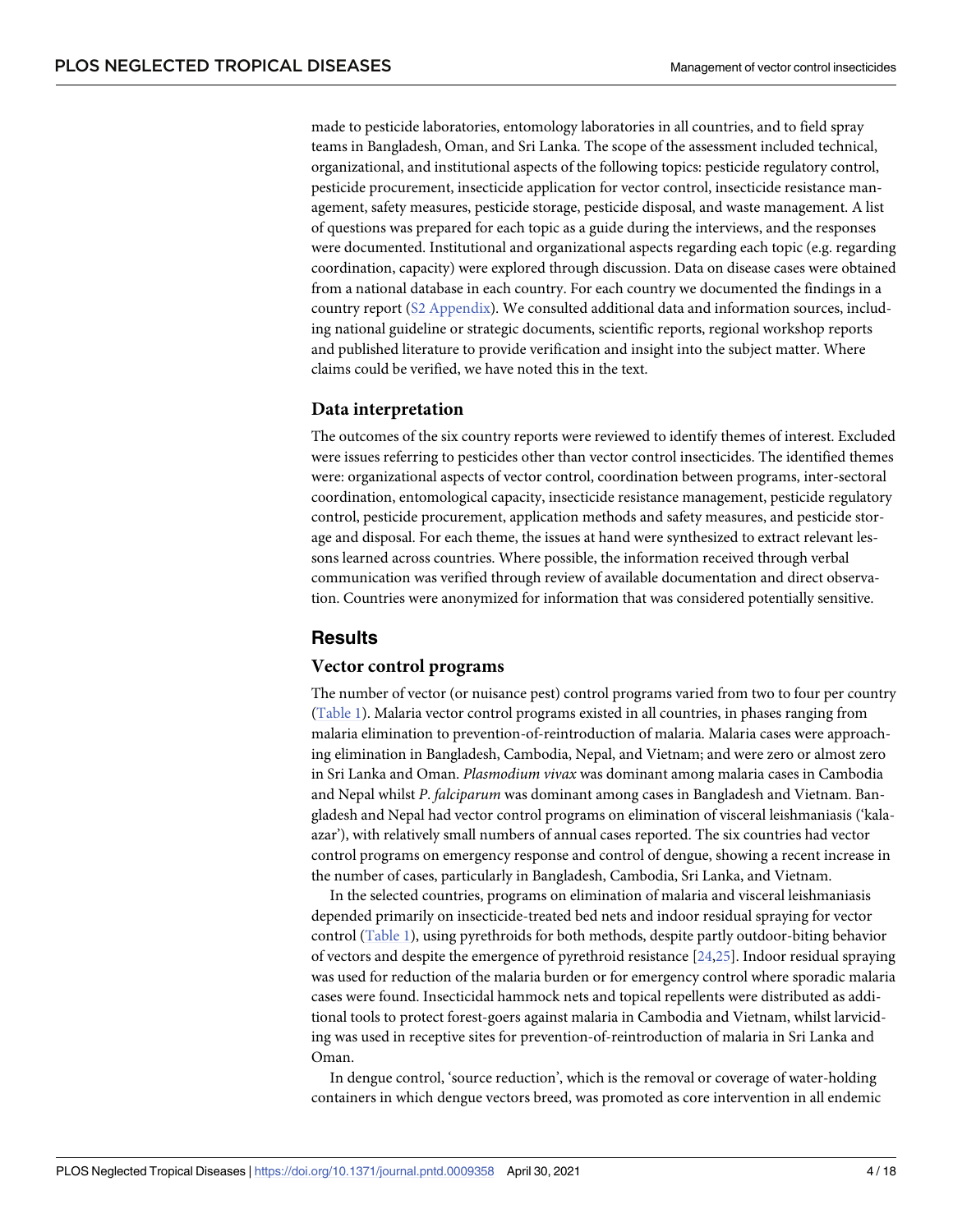| Country    | Vector-borne disease or pest<br>targeted |                  |                |                | $\text{Case}^{\text{a}}$ Control stage   Vector control tools <sup>c</sup>   Organizational structure   Actors |                                         |
|------------|------------------------------------------|------------------|----------------|----------------|----------------------------------------------------------------------------------------------------------------|-----------------------------------------|
| Bangladesh | Malaria                                  | 10500            | $\overline{c}$ | 3,4            | C                                                                                                              | Malaria program                         |
|            | Visceral leishmaniasis                   | 144              | $\overline{2}$ | 3,4            | C                                                                                                              | Kala-azar program                       |
|            | Dengue                                   | 90000            | 3,4            | 1,2,5          | D                                                                                                              | Municipalities, malaria/dengue unit     |
|            | Nuisance mosquitoes                      | n/a              | $\overline{4}$ | 2,5            | D                                                                                                              | Municipalities                          |
| Cambodia   | Malaria                                  | 25502            | $\overline{2}$ | 3,7            | $\mathsf{C}$                                                                                                   | Malaria program, PMI                    |
|            | Dengue                                   | 67436            | 3,4            | 1,2,5          | D                                                                                                              | Dengue program, provinces,<br>districts |
| Nepal      | Malaria                                  | 1065             | 2              | 3,4            | $\mathsf{C}$                                                                                                   | Malaria Program                         |
|            | Visceral leishmaniasis                   | 169              | $\overline{2}$ | $\overline{4}$ | $\mathsf{C}$                                                                                                   | Kala-azar program                       |
|            | Dengue                                   | 14000            | 3,4            | 1              | D                                                                                                              | Dengue program, municipalities          |
| Sri Lanka  | Malaria                                  |                  |                | 2,3,4          | C/D                                                                                                            | Malaria program                         |
|            | Dengue                                   | 99120            | 3,4            | 1,2,4,5        | D/C                                                                                                            | Dengue program, municipalities          |
| Oman       | Malaria                                  | $\boldsymbol{0}$ |                | 2,5            | $\mathsf{C}$                                                                                                   | Ministry of Health                      |
|            | Dengue                                   | 59               | 3,4            | 2,5,6          | C/D                                                                                                            | Ministry of Health, municipalities      |
|            | Nuisance mosquitoes                      | n/a              | 4              | 2,5            | D                                                                                                              | Municipalities                          |
| Vietnam    | Malaria                                  | 5000             | $\overline{2}$ | 3,4,7          | $\mathsf{C}$                                                                                                   | Malaria program                         |
|            | Dengue, chikungunya                      | 250000           | 3,4            | 1,2,5          | D/C                                                                                                            | Dengue program, municipalities          |

#### <span id="page-4-0"></span>**[Table](#page-3-0) 1. The programs with vector control component in the selected countries.**

<sup>a</sup> Annual number of cases in 2019 or, where unavailable, in 2018; n/a signifies 'not applicable'

<sup>b</sup>1, Prevention-of-reintroduction; 2, elimination; 3, emergency response; 4, control

c 1, Source reduction or environmental management; 2, larviciding; 3, long-lasting insecticidal nets (LLIN) or long-lasting insecticidal hammock nets; 4, indoor residual spraying (IRS); 5, space spraying (fogging); 6, peri-focal residual spraying around breeding sites; 7, topical repellents

d C, centralized; D, decentralized

<https://doi.org/10.1371/journal.pntd.0009358.t001>

countries. Space spraying to kill flying vectors, and larviciding to kill the aquatic immature stages, were targeted at dengue outbreak sites in five countries (Table 1); main insecticides used were the organophosphate temephos for larviciding and pyrethroids for space spraying. Space spraying was conducted mainly outdoors, but in addition in Sri Lanka and Vietnam, ultra-low volume space spraying was applied indoors during an emergency response. In Nepal, space spraying was discouraged by national health authorities because of the notion that spray operations would result in widespread insecticide use and reduce the active role of communities in source reduction activities. In Bangladesh and Oman, space spraying was routinely carried out against nuisance mosquitoes in urban environments.

# **Organizational structures for vector control**

The way in which vector control is organized at country level has implications for pesticide management. Some programs in the selected countries used a centralized mechanism, in which planning, and financing of vector control were directed by health agencies at national level. Other programs adopted a decentralized or partially decentralized mechanism, in which elements of planning, financing and implementation were delegated to health authorities at the provincial, district or municipal level. Centralized and decentralized programs were operated in parallel within countries.

Centralized programs included those for elimination and prevention-of-reintroduction of malaria, which were generally spearheaded by the national malaria control program authorities–in keeping with the management structure adopted during the first global malaria eradication program [\[26\]](#page-16-0). In two countries, components of malaria program management had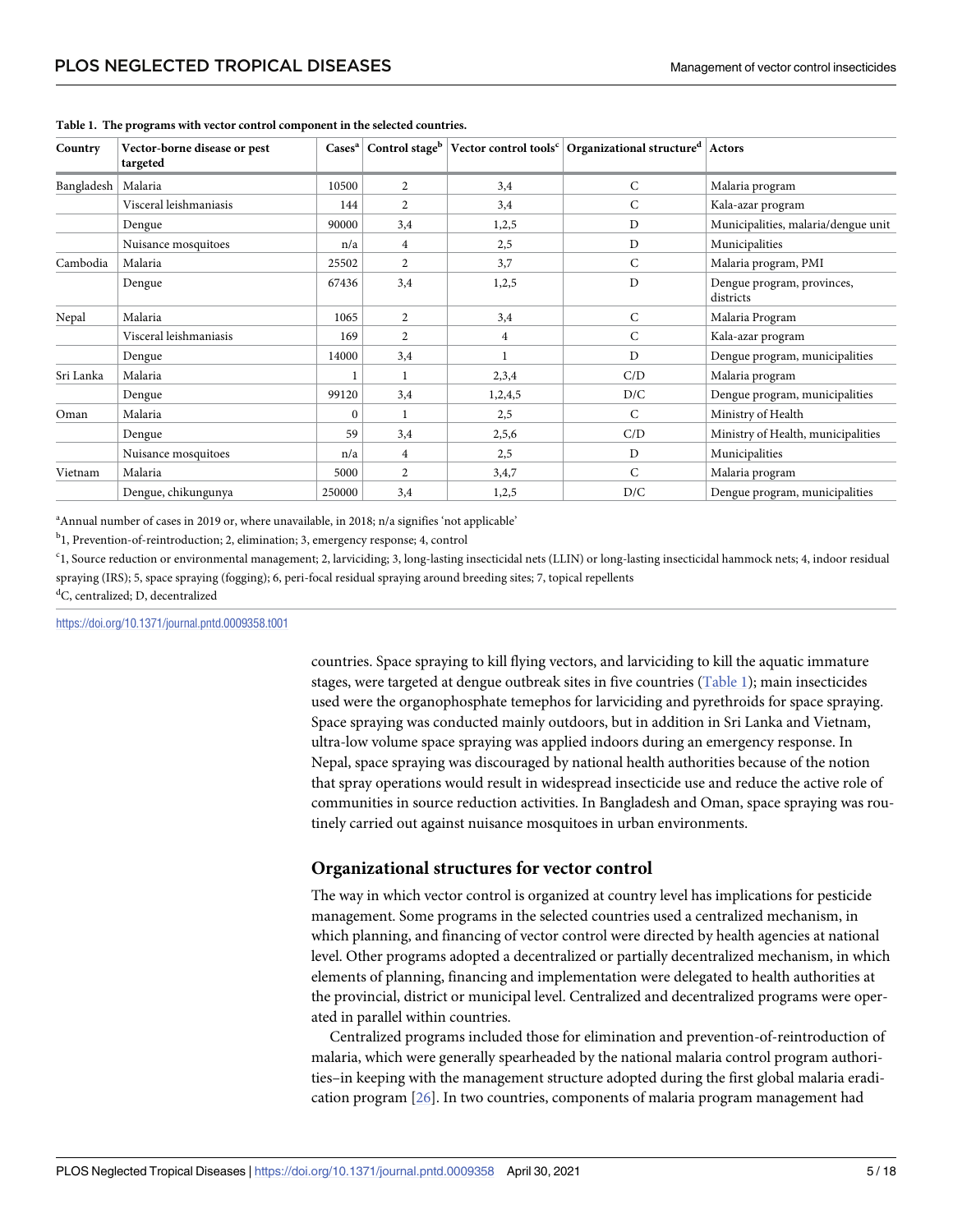<span id="page-5-0"></span>been delegated to the provinces and districts. The core vector control interventions (insecticide-treated bed nets and indoor residual spraying) aimed for universal coverage of targeted communities, which may have benefited from centralized planning and resource allocation. Also, epidemiological and entomological surveillance, where available, were mostly planned at the central level. The programs on elimination of visceral leishmaniasis followed a centralized mechanism like for malaria elimination.

Conversely, dengue programs were mostly decentralized to district or municipal health offices. The core intervention, source reduction, depended on the active participation of communities, including schools and workplaces. Hence, source reduction may have benefited from a decentralized setting. Space spraying and larviciding were used in response to dengue outbreaks by district or municipal health offices in five countries. In Bangladesh, dengue outbreak response was taken up by municipal health authorities, tasked to the spray teams responsible for routine control of nuisance mosquitoes. In two countries, the national health authorities assisted smaller municipalities outside of the capital city in their dengue control activities.

Decentralized dengue programs in five countries had a central dengue unit, tasked with strategic development and training. Four countries had developed national guidelines on dengue control. Vietnam established a centralized online reporting system for dengue-case data from hospitals and clinics, which was used by sub-national institutions to advice district health centers on emergency response action. Other countries lacked a national online reporting system and, thus, the central unit did not advice the districts on dengue response action. Financing of dengue control activities, including for training and insecticide procurement, was primarily through budget allocation at district or municipal level according to local priority setting, which reportedly resulted in a variable quality of training and operations. In Vietnam and Sri Lanka, the central level co-financed the districts, by contributing to insecticide procurement or by supporting dengue control.

Centralized mechanisms aided vector control on several fronts. National policies and strategies for the control and elimination of malaria provided direction to program activities. National guidelines, certified training, and a central mechanism for insecticide procurement, were critical to the quality and safety of implementation of vector control and pesticide management but these elements were largely absent from dengue programs. Moreover, in Sri Lanka, centralization served to protect national interests concerning the prevention-of-reintroduction of malaria, a subject likely to be undervalued in decentralized priority setting.

Decentralization supported vector control in other ways. The participation of multiple stakeholders and local communities in the prevention of disease transmission, as envisaged in the Global Vector Control Response, was generally easier to achieve at district or municipal level as compared to the central level, because of shorter communication linkages and closer proximity to the field level. For example, during the 2019-dengue outbreak in Dhaka, Bangladesh, city health departments worked side-by-side with the city's waste management department and with schools to reduce potential breeding sites of *Aedes aegypti* mosquitoes. Conversely, at national level, progress to engage sectors other than the health sector in vector control has been slow or absent in the selected countries. Emergency response action is potentially quicker in a decentralized setting [[17](#page-15-0)], as was found in Colombo Municipal Council, Sri Lanka, where a system of technical experts (epidemiologist, entomologist and pest control officer), case reporting and mobile rapid-response teams reportedly enabled vector control response action within 24 hours of detection of case locations. Furthermore, decentralization improved the prospects for sustained vector control operations because the support for dengue control came from district or municipal budget allocation with little or no external funding. By comparison, centralized programs on malaria elimination in the selected countries faced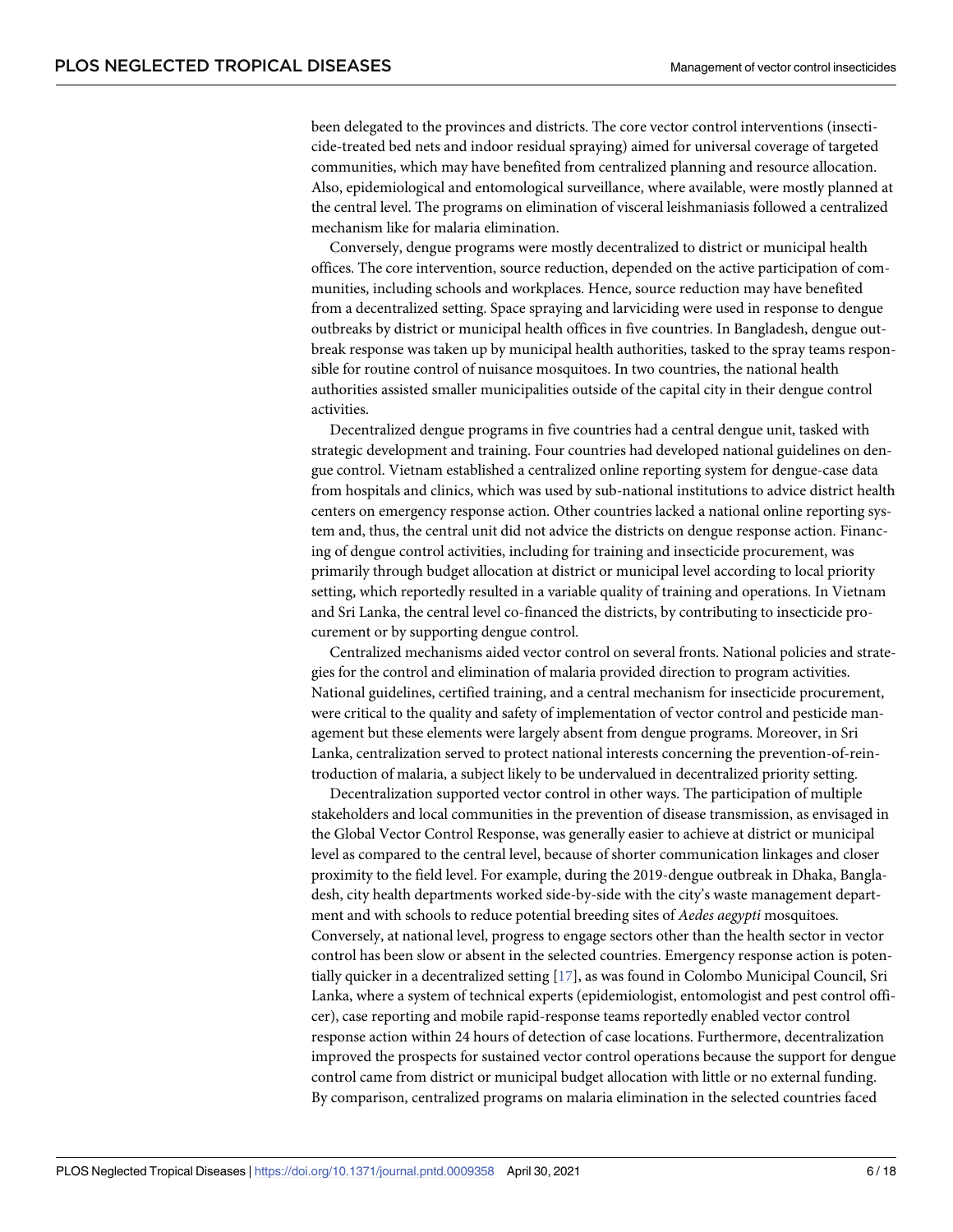<span id="page-6-0"></span>the uncertainty of continued support for operations after the external donor funding, on which these programs depended, will terminate (Table 2).

#### **Coordination between vector control programs**

It has been advocated that countries establish coordination between their vector control programs because of potential efficiency gains through the sharing of information, infrastructure and human resources [\[21\]](#page-15-0). Oman and Nepal had a national-level vector control unit overseeing all vector-borne diseases. In the case of Oman, this unit coordinated surveillance and outbreak control activities in a situation with only sporadic cases of vector-borne diseases. In Nepal, however, the small national unit with inadequate technical capacity was tasked with coordination of sizable programs for malaria, visceral leishmaniasis, and dengue.

In other countries, separate national programs existed on malaria and dengue, each with their own technical support. In Cambodia and Vietnam, the malaria program and dengue program operated mostly in isolation, except that in Vietnam, the malaria program provided the dengue program with technical support on vector surveillance, insecticide susceptibility testing and efficacy testing. In Sri Lanka, the program for prevention-of-reintroduction of malaria

|                | <b>Theme</b>                                    | <b>Lesson or conclusion</b>                                                                                                                                                                                                                                                                                                                                                                         |
|----------------|-------------------------------------------------|-----------------------------------------------------------------------------------------------------------------------------------------------------------------------------------------------------------------------------------------------------------------------------------------------------------------------------------------------------------------------------------------------------|
| 1              | Organizational structures for<br>vector control | Some program components benefit from centralization whereas other<br>components benefit from decentralization, suggesting that a mix is optimal<br>for improvement of the efficiency, quality, safety, and sustainability of vector<br>control operations.                                                                                                                                          |
| $\overline{2}$ | Coordination between vector<br>control programs | The sharing of expertise, equipment and infrastructure between vector-<br>borne disease programs has clear benefits, particularly in settings with a<br>declining trend in malaria versus an increasing trend in dengue. In general,<br>it is not a good solution to simply merge programs, with the intention to<br>reduce the human resources allocated to them.                                  |
| 3              | Inter-sectoral coordination                     | Establishing intersectoral collaboration on vector control proved to be<br>difficult, but there are indications that dengue control is a viable entry point,<br>because dengue control depends on the participation of partners at local<br>level, where communication linkages are relatively straightforward.                                                                                     |
| 4              | <b>Entomological capacity</b>                   | Enhancement of entomological capacity is most urgent in decentralized<br>dengue programs, to guide local decisions on vector control, but the<br>demand for entomologists is not being met by tertiary education systems.                                                                                                                                                                           |
| 5              | Insecticide resistance<br>management            | In malaria control, investments in insecticide resistance monitoring systems<br>have not been accompanied by commensurate support for managing<br>resistance effectively or making alternative products and methods available.<br>In dengue control, a lack of resistance management obstructs the efficacious<br>use of insecticides and poses unnecessary risks to health and the<br>environment. |
| 6              | Pesticide regulatory control                    | Having a single pesticide registration office has clear advantages for<br>harmonizing procedures and standards across pesticide groups but requires<br>strong linkages between the health and agricultural sectors.                                                                                                                                                                                 |
| 7              | Pesticide procurement                           | Central coordination over pesticide procurement has been lacking in<br>decentralized dengue control programs, with possible implications for<br>vector control.                                                                                                                                                                                                                                     |
| 8              | Application methods and safety<br>measures      | With a variety of actors involved in vector control (programs, districts,<br>municipalities), it is critical to strengthen and harmonize application<br>methods and worker safety precautions through the development of<br>national guidelines and protocols.                                                                                                                                      |
| 9              | Pesticide storage and disposal                  | Practices of storage and disposal of vector control insecticides in districts<br>and municipalities benefit from national guidelines, standard protocols,<br>training and investment.                                                                                                                                                                                                               |

**Table 2. Lessons and conclusions from the case examples regarding nine themes.**

<https://doi.org/10.1371/journal.pntd.0009358.t002>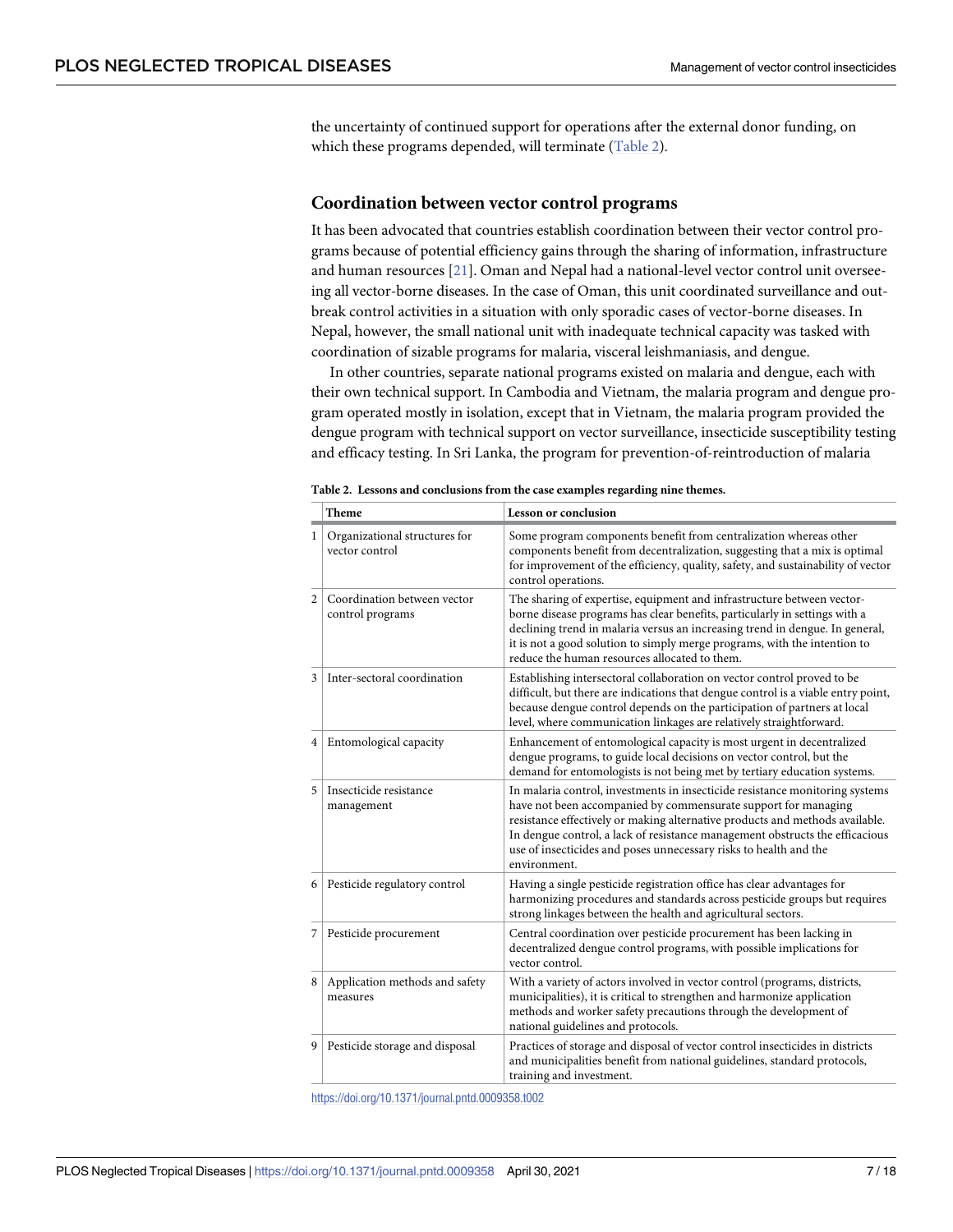and the dengue program cooperated at the district level, where local malaria teams shared their entomological expertise with recently appointed dengue teams and assisted them in the vector control response to dengue outbreaks. Even though malaria has been eliminated in Sri Lanka, the malaria program intended to maintain its separate structure and capacity for vector control, because merging with the decentralized dengue program would risk that the national importance of prevention-of-reintroduction of malaria would be undervalued in district resource allocation. Bangladesh did not have a separate dengue program but, in response to recent increases in dengue cases, the malaria program had incorporated the control of *Aedes*transmitted diseases, thus aiding coordination between malaria and dengue.

Hence, two countries had a central coordination unit covering all vector-borne diseases but lacking specific capacity for each disease. Two other countries had separate vector control programs which operated mostly in isolation from each other. In two other countries, the expertise, infrastructure, and equipment available in the malaria program were used to assist the less-resourced dengue program in vector surveillance and control. All countries experienced a declining trend in malaria and visceral leishmaniasis versus an increasing trend in dengue. Hence, it will be vital for countries to ensure continuity of the available entomological expertise and resources at the national level and district level [\(Table](#page-6-0) 2).

#### **Inter-sectoral coordination**

Sectors outside the health sector have a potential role in vector control, for example, in pesticide management, drainage or irrigation management, waste management or community mobilization. It has been advocated that countries establish a multi-sectoral committee as first step towards involving other sectors in integrated vector management [\[1,21\]](#page-15-0). However, Cambodia and Vietnam did not establish intersectoral linkages or a committee on integrated vector management, whilst Bangladesh and Nepal were planning to establish a committee.

In Oman, earlier attempts in 2007 and 2009 to establish an integrated vector management committee failed, reportedly due to a lack of representation by senior-level decision-makers. In 2017, the committee was re-established, this time with senior-level representation from the implicated ministries, and with a technical task force under its wing. The revived committee demonstrated its value during the 2018-dengue outbreak in Oman when it provided vital leadership to multiple actors, and successfully secured funds from cabinet for emergency response action. Similarly, in Sri Lanka, a multisectoral committee has since been instrumental in the mobilization of communities and stakeholders in source reduction activities for dengue control, but the scope did not extend to malaria vectors [\(Table](#page-6-0) 2).

#### **Entomological capacity**

Skilled entomologists (i.e., public health practitioners with basic knowledge about vector biology and epidemiology) are essential for any program with a vector surveillance or vector control component. The number of entomologists ranged from zero to four per vector control program. Nepal had no entomologist in place for any of the vector control programs on malaria, dengue or visceral leishmaniasis, and local technicians were absent under the recently federalized government structure. In other countries, entomologists were mainly positioned within malaria programs, mostly at central offices and with assistance by technicians at subnational or district level. In some countries, however, health authorities expressed concern about the continuity of entomological capacity once malaria has been eliminated.

A critical shortage of entomological capacity was apparent in most dengue programs and in the visceral leishmaniasis programs. In dengue programs, no entomologists were placed at the district or municipal level, which was the level at which decisions were made on insecticide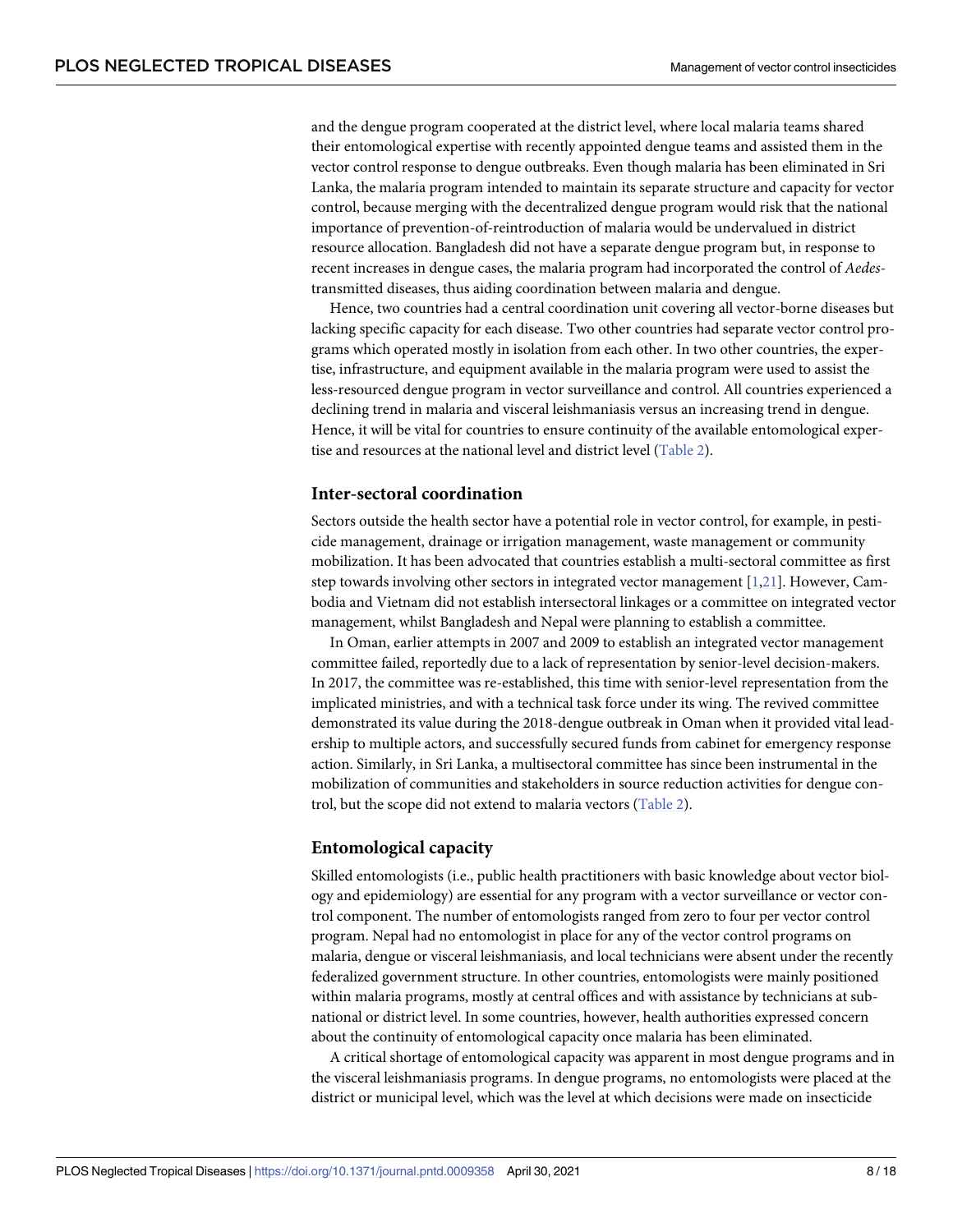<span id="page-8-0"></span>products, and on the methods, timing and targeting of vector control. An exception was Colombo Municipal Council, Sri Lanka, where an entomologist was present. None of the countries had recently completed a vector control needs assessment [\[27\]](#page-16-0), but Nepal, Oman and Bangladesh were planning one. Possibilities for tertiary education on medical entomology were absent or limited in the selected countries, suggesting the need for new curricula. Consequently, there was a shortage of graduated entomologists available for recruitment by programs. For example, in Nepal, a vacancy for medical entomologist could reportedly not be filled because qualified candidates were lacking ([Table](#page-6-0) 2).

# **Insecticide resistance management**

Monitoring to detect evidence of insecticide resistance and management to delay development of insecticide resistance have implications for the registration, procurement, and efficacious use of insecticide products.

Malaria programs in the selected countries had systems in place for monitoring insecticide resistance, using the WHO susceptibility test on *Anopheles* spp. collected from sentinel sites. One exception was Nepal, where monitoring of insecticide susceptibility was not carried out and where no recent data were available.

Different stages of management of insecticide resistance in malaria vectors were evident in the selected countries. In Bangladesh, the malaria program had been using deltamethrin for indoor residual spraying for several years and had not added other insecticide options to its arsenal, despite evidence of resistance in part of the sentinel sites. In Nepal, three pyrethroid insecticides were rotated in three-year cycles, but without being informed by insecticide resistance monitoring. Sri Lanka has had a long history using a rotational and mosaic-patterned use of products of insecticides, based on annual susceptibility data from sentinel sites. However, in Vietnam and Sri Lanka, pyrethroids were the only options for rotations in indoor residual spraying, whilst pyrethroids were also being used in insecticide-treated nets. In most cases, insecticide resistance is expected to develop against all compounds, in this case all pyrethroids, that share a common mode of action [[28](#page-16-0)]. Hence, even where insecticide resistance monitoring was in place, the data were not optimally used to manage managing resistance or to make alternative products available.

Dengue and visceral leishmaniasis programs lacked routine monitoring of insecticide resistance in five countries, because of inadequate technical resources or because the importance of resistance monitoring was under-valued by programs. One exception was Sri Lanka, where susceptibility tests were performed at central and decentralized levels. In Vietnam, the dengue program was supported in susceptibility testing of *Ae*. *aegypti* by the malaria program, whereas Oman was in the process of including *Ae*. *aegypti* in routine susceptibility testing. Data available from Bangladesh, Cambodia, Sri Lanka, and Vietnam indicated high to very high levels of resistance in *Ae*. *aegypti* adults to pyrethroids and, in some cases, to the organophosphate malathion [\[29–31\]](#page-16-0). Despite high levels of resistance, dengue programs continued to use pyrethroids for space spraying, due to a lack of acceptable alternative products or methods for emergency control. Cambodia reported widespread resistance in *Ae*. *aegypti* larvae to the organophosphorus larvicide temephos [[32](#page-16-0)]. In response, a 2019-pilot was conducted with the biological alternative *Bacillus thuringiensis israelensis*.

Nuisance mosquitoes, particularly *Culex quinquefasciatus*, were a main target for routine insecticidal application by municipalities in Bangladesh and Oman. Despite that *Cx*. *quinquefasciatus* exhibited high levels of resistance to almost all insecticides tested in both countries, routine spraying and product selection remained unaltered. This practice has likely contributed to resistance development in *Ae*. *aegypti*. The visceral leishmaniasis programs in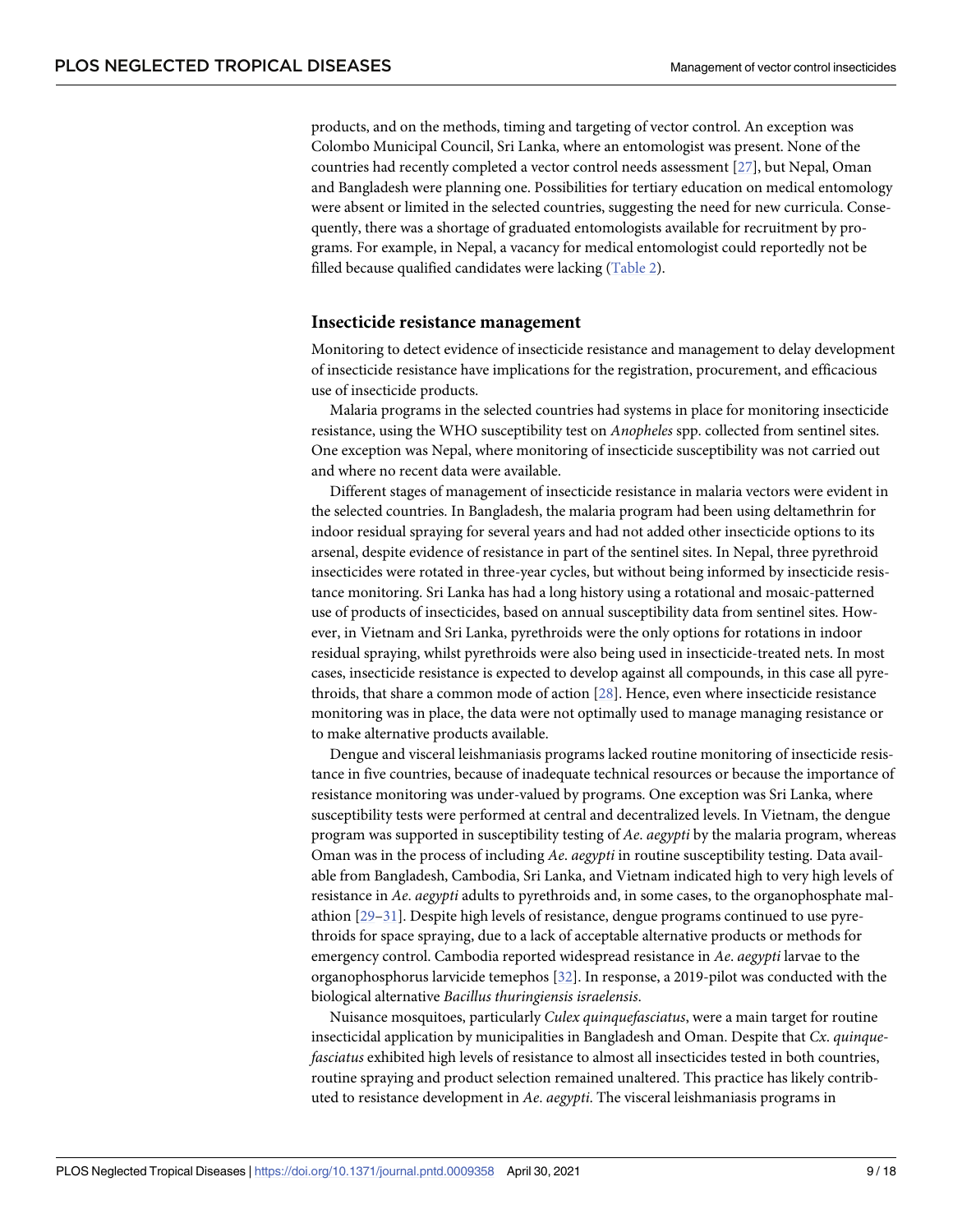Bangladesh and Nepal did not have adequate monitoring or management of insecticide resistance of sandfly vectors in place.

Several countries were in the process of developing strategies for insecticide resistance management in conjunction with the agricultural sector, to coordinate or align the selection and use of insecticides between sectors. In Sri Lanka, malathion and most synthetic pyrethroids had been legally restricted for use in mosquito control, prohibiting their use in agriculture, intended to delay the development of insecticide resistance.

# **Pesticide regulatory control**

Pesticide legislation, including basic provisions for registration, import, export, manufacturing, procurement, marketing, application, storage, disposal, and enforcement were in place in the selected countries. In four countries, legislation covered all pesticide groups, including those for use in agriculture, livestock, households, and public health. However, in Cambodia and Vietnam, legislation covered agricultural and livestock pesticides, but excluded household and public health pesticides. Consequently, in Cambodia, there was no legislation for household and public health pesticides, while in Vietnam, the health ministry had issued a separate decree on household and public health pesticides.

A single pesticide registration authority covering all pesticide groups, and housed under the agricultural ministry, was in place in Bangladesh, Nepal, Oman, and Sri Lanka. Register offices evaluated the data of submitted products for approval of their sale, use and conditions of use, and were advised by a multi-stakeholder committee, in a process that was harmonized for all pesticides. In Oman, pesticide registration had been initiated in 2014, but was still in transition in 2019, whereby part of the pesticide products available on the market were yet to be registered. Pesticide registration offices had few technical staff in all selected countries, and accordingly, data on risk assessment were not locally generated but obtained from the manufacturer. Two countries had a policy for restricting pesticide products for specific uses. For example, Sri Lanka, restricted most pyrethroids and malathion to public health and carbamates to agriculture.

In Cambodia and Vietnam, the central authority for pesticide registration covered only agricultural and livestock pesticides. In Cambodia, there was no separate registration for public health pesticides. In Vietnam, a separate registration scheme for household and public health pesticides had been established under the health ministry but there was little coordination or harmonization on pesticide registration procedures or standards between the agricultural and health ministries. Non-harmonized pesticide registration may compromise the quality of standards and norms and cause inconsistencies with respect to trade, sale, and use. Hence, a single registration authority for all pesticide groups has advantages ([Table](#page-6-0) 2).

Compliance monitoring and enforcement of pesticide legislation was weak, reportedly with illegal pesticide products widely available in all countries. Moreover, pesticide quality control was a major challenge in all countries. Four countries had reference laboratories for pesticide analysis, but these laboratories were rarely used for analyzing vector control insecticides, whilst their analyses comprised identification of active ingredient but excluded chemical-physical properties and relevant impurities.

#### **Pesticide procurement**

Methods of procurement should safeguard the timely availability of vector control insecticide products of high quality, in appropriate amounts, and with the intended effect on vector populations or pathogen transmission. Hence, pesticide procurement will benefit from having central coordination and guidelines. However, national guidelines on the methods and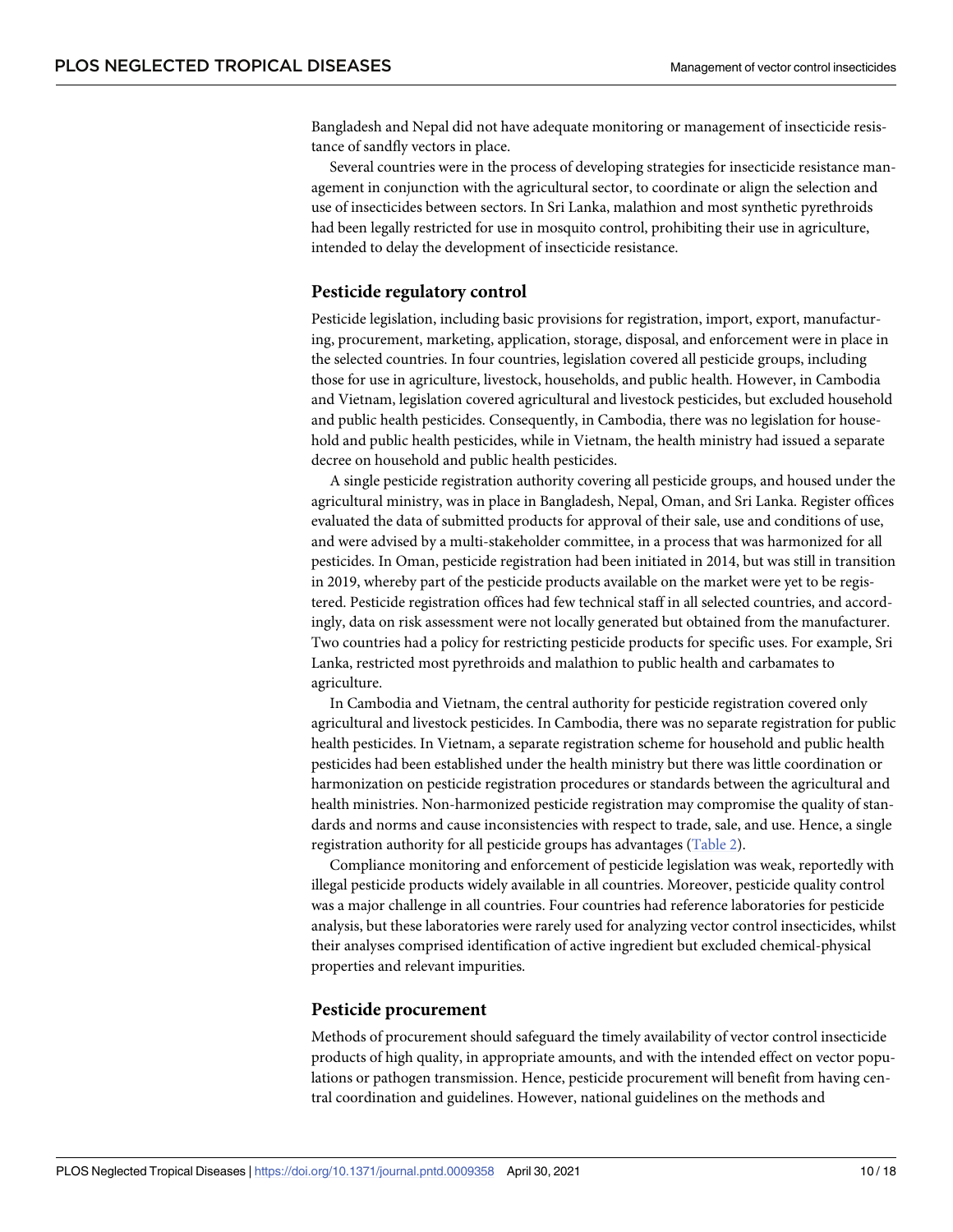<span id="page-10-0"></span>procedures of procurement of vector control insecticides were absent from five of the selected countries. All countries required that centralized procurements be restricted to WHO-prequalified products [\[33\]](#page-16-0), but seldomly were the procured consignments of vector control insecticides submitted to quality control.

Malaria and visceral leishmaniasis elimination programs made centralized procurements of insecticides, commonly through a specialized procurement unit within the health ministry. However, procurements for the control of dengue and nuisance mosquitoes were primarily carried out by districts or municipalities, without coordination or harmonization between them, and using local funds. National health authorities had little or no control over the process, products or amounts of procurements by districts or municipalities. This lack of control was expressed as a concern because insecticide selection should be consistent with efforts to manage insecticide resistance, and because uncoordinated procurements could lead to accumulation of expired pesticides [\(Table](#page-6-0) 2).

#### **Application methods and safety measures**

The malaria and visceral leishmaniasis programs in the selected countries were supported by national guidelines and standard protocols on insecticide application, including for insecticide mixing, spraying, clean-up, and monitoring. However, the guidelines, protocols and, accordingly, the training curricula, apparently needed updating in at least two countries; for example, it was reported that the quality of training on indoor residual spraying did not meet current international standards. With respect to dengue control, national guidelines and standard protocols on insecticide application were absent from three countries, while no national guidelines were known to be present for control of nuisance mosquitoes [\(Table](#page-6-0) 2).

Safety precautions to protect vector control spray workers was a critical shortcoming in programs all six countries. National guidelines or standard protocols for use of personal pro-tective equipment, including gloves, mask, apron, boots, goggles [\[34\]](#page-16-0), were either absent (4 countries), outdated (1 country) or under development (1 country). Basic training on the use of personal protective equipment by spray workers was commonly in place, but poor availability of quality personal protective equipment was a pressing problem across countries. In dengue programs, and in malaria programs where vector control operations were delegated to local actors, the provision of personal protective equipment for spray teams had to come from local budgets. However, a variable quality and provision of personal protective equipment between districts or municipalities were reported from four countries. We observed in two countries spray workers conducting routine space spraying operations with minimal protection. For space spraying, where droplets are small enough to be inhaled, workers need respiratory protective equipment [\[35\]](#page-16-0), but in none of the countries, respirators were part of the personal protective equipment in space spraying operations.

A national scheme for health monitoring of vector control spray workers to detect pesticide poisoning (e.g., through blood tests or general health checks for signs and symptoms) was absent in all countries. For example, vector control spray workers in Sri Lanka were advised to get themselves checked regularly, but this was not standardized nor regulated. Moreover, a mechanism for compensation for pesticide poisoning among vector control spray workers was reportedly absent from all countries.

#### **Pesticide storage and disposal**

Insecticides procured by malaria and visceral leishmaniasis elimination programs were stored centrally before being distributed to the provinces and districts for local storage to supply of spray operations on the ground. In addition, in Cambodia, Vietnam and Sri Lanka, the central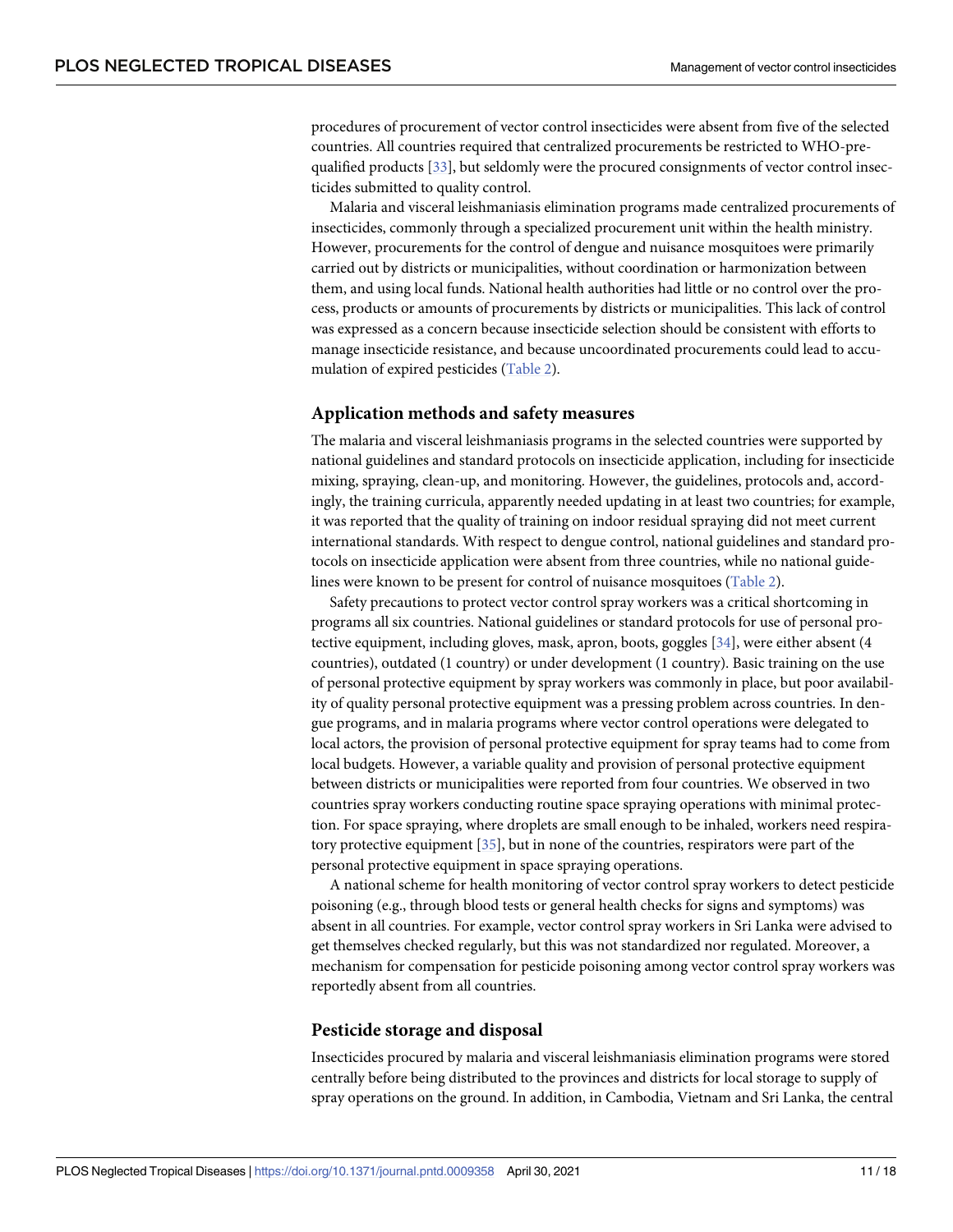<span id="page-11-0"></span>stores were used for storing part of the insecticides for dengue control. These central stores were generally reported to be secure and safe for storing pesticides, but we were not able to verify these claims. In one country it was reported that these stores dated back from the first malaria eradication era and were not adequately maintained or modernized. Storage facilities at the provincial, district or municipal level were reportedly of questionable standard in all countries, commonly without a room purpose-made for storing pesticides. Of special concern were dengue control insecticides procured and stored by the districts or municipalities, without involvement or monitoring of the central level ([Table](#page-6-0) 2). In Nepal there was a problem with gradual accumulation of expired pesticides at the central and provincial warehouses, suggesting inadequate coordination on stock management and procurement. Other countries mentioned there was no contemporary problem with accumulation of obsolete vector control insecticides.

None of the countries had a policy or national guideline in place for the safe and environmentally sound disposal of obsolete pesticides and pesticide waste, nor was disposal included as topic in the training for spray teams. In some vector control programs, empty pesticide containers were reportedly left in the field or were punctured to avoid reuse. In other programs, used containers were returned to the storage facilities, but were subsequently buried or burned. There was no facility for high-temperature incineration of pesticide waste in any of the countries. Several past efforts were made by countries, with external donor support, to centralize, safeguard and ship pesticide waste for incineration overseas. Insecticide-treated bed net products were redistributed in countries after several years of use by householders. However, none of the countries had a policy or plan in place for withdrawal and sound disposal of used nets.

# **Discussion**

Amidst changing epidemiological conditions—notably the elimination and emergence of vector-borne diseases [\[36,37\]](#page-16-0), countries were confronted with critical shortcomings in the procurement, application, safety measures, storage and disposal of vector control insecticides. These deficiencies in the pesticide 'lifecycle' have implications for the efficiency, effectiveness, and safety of vector control and, thus, for the control and elimination of vector-borne diseases. Vector control was used in centralized programs on malaria and visceral leishmaniasis and, in parallel, in decentralized programs on dengue and other arboviral diseases. The comparison between malaria programs and dengue programs, in particular, provided lessons learned regarding the management of insecticides.

Central-level norms, such as national strategies, guidelines and standards, are vital to the quality and safety of insecticide use for all vector control programs [[38](#page-16-0)], especially at decentralized levels where entomological expertise is scarce or absent [[17](#page-15-0),[39](#page-16-0)]. These norms provided direction and control at all levels in the malaria and visceral leishmaniasis programs in our study, but were largely lacking from dengue programs, where practices of procurement, application, safety, storage, and disposal were variable between districts. For example, central coordination over pesticide procurement has been lacking in decentralized dengue control programs, with implications for quality control, efficacy of interventions and insecticide resistance management. A consequence of non-harmonized methods is that the quality and safety of operations are compromised. In turn, decentralized programs were better at facilitating the participation of multiple stakeholders and local communities in disease prevention activities and securing vector control financing from local budgets–aspects that centralized malaria programs have struggled with [[40](#page-16-0),[41](#page-16-0)].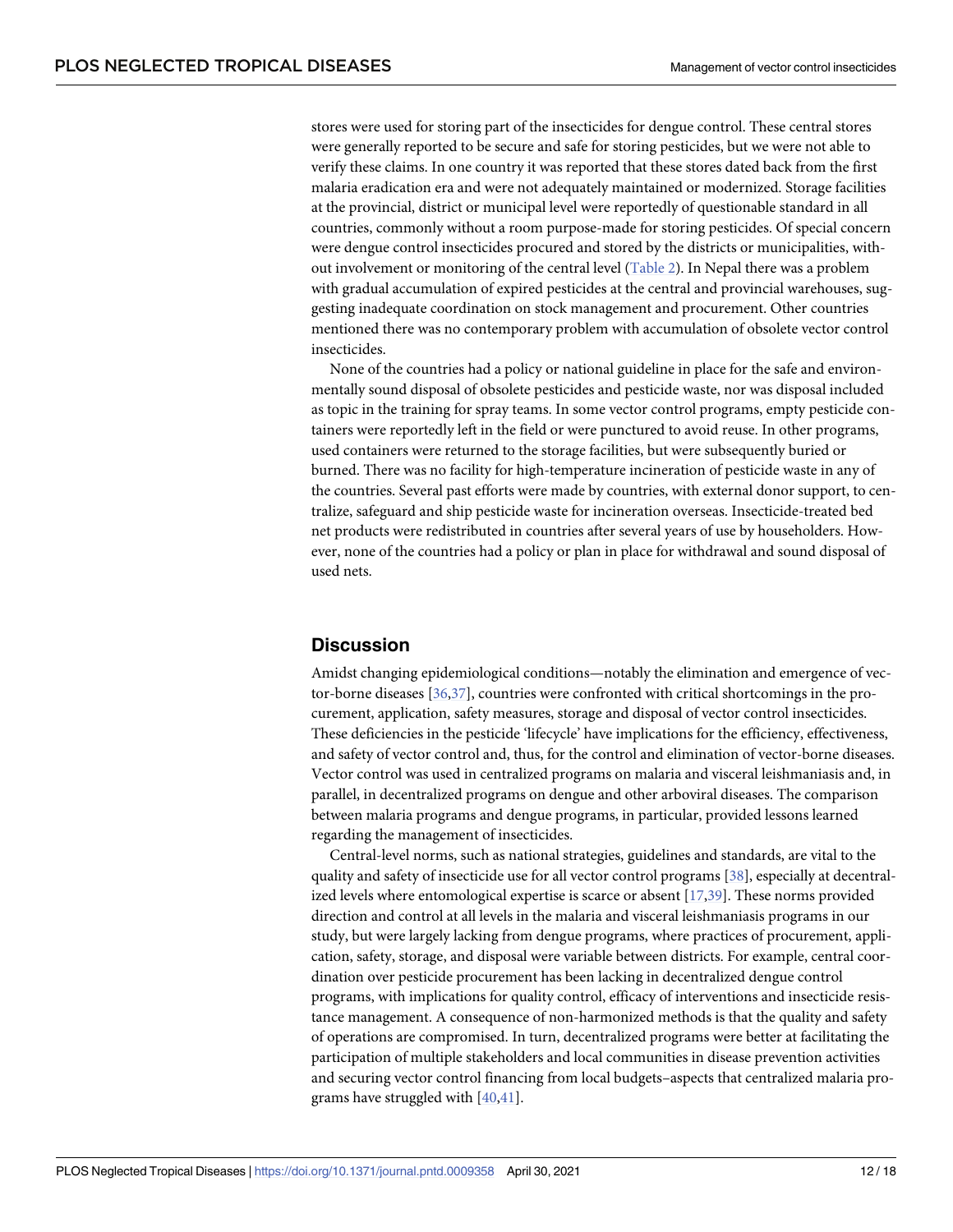<span id="page-12-0"></span>Hence, an optimal vector control program, irrespective of the disease targeted, would have a combination of centralized and decentralized components, using harmonized guidelines and quality control measures while also engaging local stakeholders and communities in the prevention of disease. In this respect, the decentralized dengue program in Vietnam enjoyed support for national guidelines, standards, and training. Similarly, in Sri Lanka, the implementation of vector control for prevention-of-reintroduction of malaria was largely decentralized to the districts and regions, whereas monthly coordination meetings at national level with district-level participation ensured harmonization on risk assessment and insecticide resistance management. The Sri Lankan example suggests how programs that achieved malaria elimination could remain vigilant after donor support has waned by establishing vector control capacity at district and regional level. Nonetheless, national leadership must continue to ensure that adequate resources are allocated to the prevention-of-reintroduction of malaria into the country [[42](#page-17-0),[43](#page-17-0)], rather than relying exclusively on priority setting at the district level.

Despite the potential synergies between malaria programs and dengue programs, in most instances there was little communication or collaboration between the two programs in individual countries, in terms of sharing of infrastructure, information, expertise and human resources. As entomological capacity was concentrated in malaria programs at central level, the dengue and visceral leishmaniasis programs were largely missing out on expertise needed for their vector control decisions, whilst the demand for entomologists was not met by tertiary education systems. Entomological expertise and capacity are essential for entomological surveillance, monitoring and management of insecticide resistance, and for studying efficacy and effectiveness of existing and new interventions. Therefore, firmer linkages should be established between programs, for optimized use of the limited entomological resources available in countries [[39](#page-16-0)].

An area in which coordination is essential is insecticide resistance management [[18](#page-15-0),[44](#page-17-0)]. Countries in our study established monitoring systems for insecticide resistance in malaria vectors, often with external donor support, but these systems were rarely used for dengue vectors. Moreover, strategies for insecticide resistance management, where present, did not extend across programs or sectors, except in Sri Lanka. Notably, the routine and excessive use of insecticides against nuisance mosquitoes undermined the efficacy of dengue vector control in urban areas in two countries. Another challenge is that insecticide resistance management within programs was hindered by the scarcity of alternative options with unique modes of action [\[45\]](#page-17-0). Several novel vector control products have recently been prequalified by WHO [\[33\]](#page-16-0). However, in many elimination settings, only small amounts of insecticides are needed to target remaining transmission foci. The registration and shipment for minor-use products is generally unattractive to pesticide suppliers unless countries join forces on the registration and procurement of these products.

Another subject that warrants special attention is space spraying by districts and municipalities for control of dengue and nuisance mosquitoes. Worldwide, space spraying has been the mainstay response to dengue outbreaks for the past fifty years, despite its critiques asserting it has no impact [\[46,47\]](#page-17-0). The research community has paid limited attention to space spraying and, to date, there is no epidemiological evidence that supports the use of space spraying for dengue control [\[48](#page-17-0)–[53](#page-17-0)]. In our study, local health authorities continued to use space spraying for dengue control in the absence of evidence on its impact because alternative options for outbreak response were lacking. Also, a main driving force behind the continued use of space spraying was the demand from the public, because the highly visible operations provided the public with a sense of security against diseases and pests. Current international guidelines recommend space spraying for dengue control only in emergency situations to suppress an ongoing epidemic or to prevent an incipient one [[54](#page-17-0)]. These norms were interpreted in several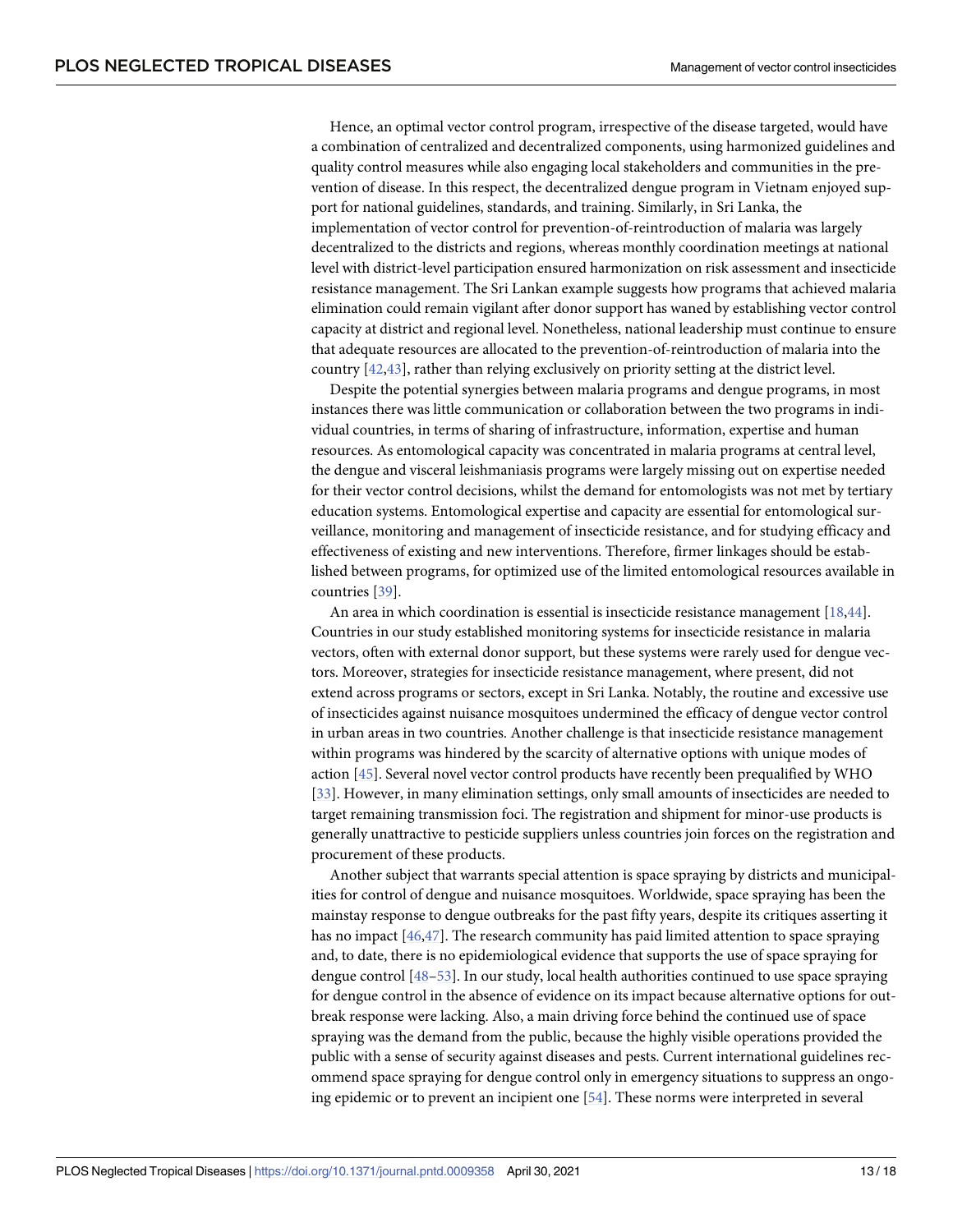<span id="page-13-0"></span>ways among our study countries, ranging from the restricted use in defined clusters based on efficient case reporting, to the extensive use where dengue cases had spread or where case reporting was deficient. Districts and municipalities continued using those insecticides against which vectors had developed high levels of resistance, and space spraying was mostly conducted outdoors, out of contact with the predominantly indoor-resting *Ae*. *aegypti* vector. Consequently, space spraying probably had little or no impact on vector populations, let alone on dengue incidence, which implies that valuable resources were wasted [[55](#page-17-0)]. These insights call for a revision of international guidelines to help countries decide about the conditions under which the use of space spraying for dengue control is justified. Guidelines should take into account the 'external costs' of pesticide use [[56\]](#page-17-0), including health effects on spray workers in situations where personal protective equipment and health monitoring are inadequate, and the adverse effects on non-target organisms [\[57,58\]](#page-17-0).

Strengths of our study were that it captured a combination of technical, organizational, and institutional aspects of vector control within countries, thus, offering insight into the contemporary challenges and opportunities. Also, the sample of six countries provided an array of parallels and divergences between countries, enabling us to extract lessons learned. A limitation of our study was, as we mentioned in the beginning of this paper, that the selected countries had slightly poorer conditions of vector control insecticide management than other countries in Asia and the Middle East, suggesting that our findings are moderately generalizable for these regions, but the generalizability to other parts of the World remains unknown. Another limitation of our study was that we acquired much of the information through verbal communication with respondents in each country, while opportunities for independent verification of conditions on the ground were limited.

Can structural improvements be made in the management of vector control insecticides? In the past decade, global policy initiatives on integrated vector management and pesticide management have been frustrated by slow progress at country level [[1,](#page-15-0)[23](#page-16-0),[40](#page-16-0)[,59\]](#page-17-0). Apparently, the gap between international policy, which called for multifaceted integrated approaches, and the reality on the ground has been too large. Funding support to advance the cause for integrated vector management and pesticide management has been meagre and, disturbingly, has not been substantially raised since WHO launched the Global Vector Control Response in 2017. Where available, international support contributed significantly through a 'technocratic approach', particularly through the establishment of capacity for insecticide resistance monitoring in malaria-endemic countries [\[23\]](#page-16-0). However, organizational or institutional aspects have received little attention at country, regional and global level. For example, despite insecticide resistance monitoring being in place, the effective management of insecticide resistance has been obstructed by weak intra- and intersectoral collaboration.

To break the impasse in transitioning towards integrated vector management, we propose that countries start from the bottom up by tackling how the contemporary management of vector control insecticides can be improved. A process of situation analysis, as conducted in our study, necessarily involves technical as well as organizational and institutional aspects. If followed through, this process leads to the required intra- and intersectoral linkages and new options for vector control, as has been envisaged in the Global Vector Control Response. Previous initiatives on integrated vector management were mostly centered around malaria control, however, dengue control can be a more viable entry point for establishing multi-partner participation, because of its decentralized management structure  $[40,60]$  $[40,60]$ . In any case, international support is necessary to assist countries in situation analysis and action planning on vector control insecticide management. Moreover, follow-up technical assistance will be required, as indicated in our study, to support the development of national guidelines and standards on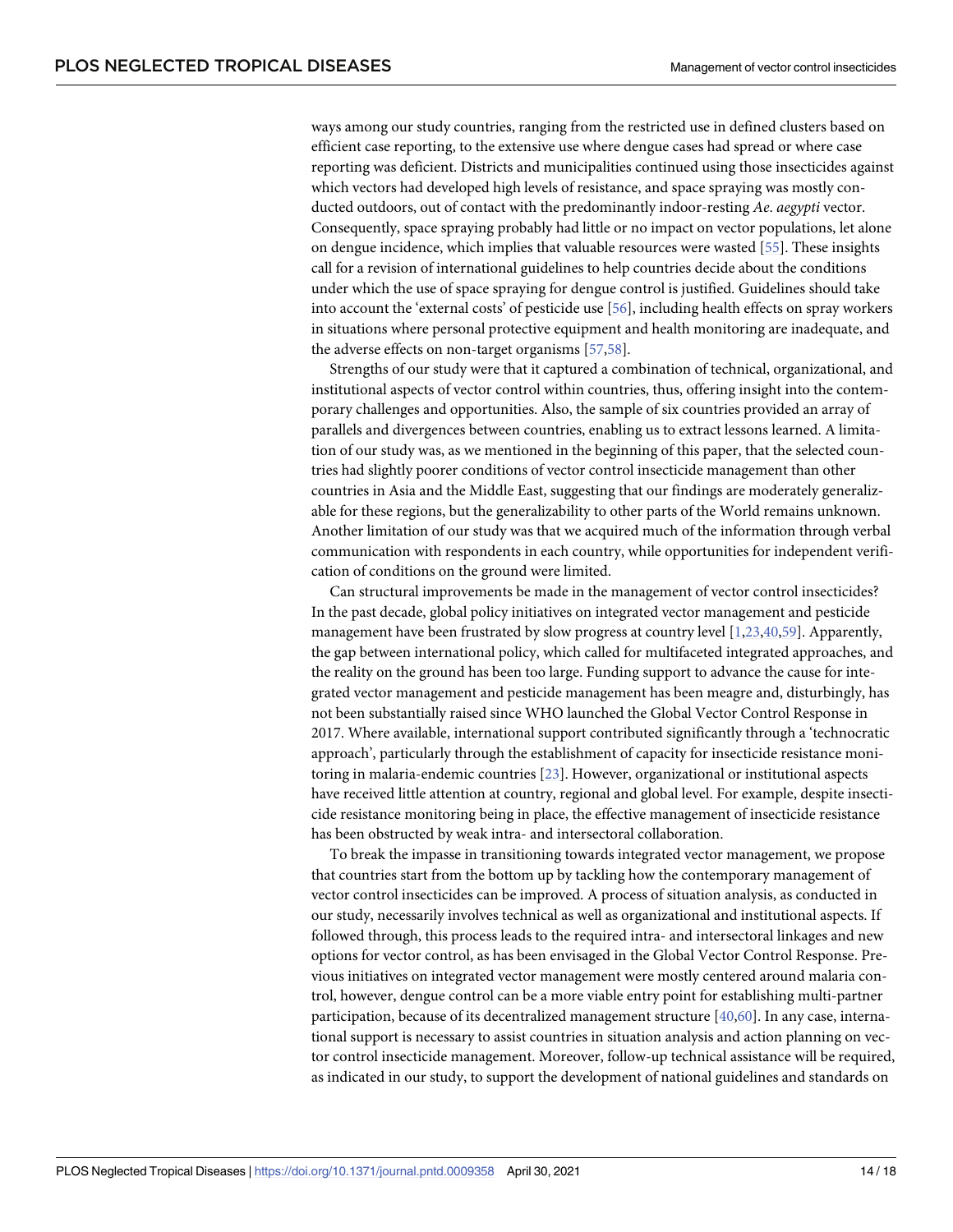<span id="page-14-0"></span>procurement, application methods, safety measures, storage, and disposal, and to facilitate coordination between programs and sectors.

In conclusion, the deficiencies in the management of the pesticide 'lifecycle', as described in this study, is a neglected subject that has important implications for the control and elimination of vector-borne diseases. Several lessons have been learnt on how to improve organization and coordination of vector control and insecticide management within and between programs and between sectors. Essential to all programs in which insecticides are used is that adequate entomological expertise is available and national-level guidelines and standards on how to manage insecticides are executed. Further efforts are needed to identify specific shortcomings in other countries and to establish an inclusive process of planning to make constructive improvements.

# **Supporting information**

**S1 [Appendix](http://journals.plos.org/plosntds/article/asset?unique&id=info:doi/10.1371/journal.pntd.0009358.s001). Panel of experts consulted in the selected countries.** (DOCX)

**S2 [Appendix](http://journals.plos.org/plosntds/article/asset?unique&id=info:doi/10.1371/journal.pntd.0009358.s002). List of country reports with availability from third party sources.** (DOCX)

# **Acknowledgments**

All persons participating in the stakeholder meetings and interviews in the respective countries are gratefully acknowledged for their valuable inputs. Special thanks are due to Mannan Bengali (deceased), Sabera Sultana, Mya Sapal Ngon, Nguyen Thi Lien Huong, Tran Ahn Dung, Vu Nhat Linh, Dai Tran Cong, Subhash Lakhe, Lungten Wangchuk, Usha Kiran, Manjula Danansuriya, Manonath Marasinghe, Jayakody A. Sumith, Osama Ahmed, Vibol Chan, Luciano Tuseo, Say Chy, and Jean Olivier Guintran, for their inputs and their support in facilitating the meetings during the country missions.

This paper's content is solely the responsibility of the authors and does not necessarily represent the official views of their respective organizations.

# **Author Contributions**

**Conceptualization:** Henk van den Berg, Raman Velayudhan, Rajpal S. Yadav.

**Data curation:** Henk van den Berg.

**Formal analysis:** Henk van den Berg.

**Funding acquisition:** Raman Velayudhan, Rajpal S. Yadav.

**Investigation:** Henk van den Berg.

**Project administration:** Rajpal S. Yadav.

**Supervision:** Raman Velayudhan, Rajpal S. Yadav.

**Validation:** Henk van den Berg, Rajpal S. Yadav.

**Visualization:** Henk van den Berg.

**Writing – original draft:** Henk van den Berg.

**Writing – review & editing:** Henk van den Berg, Raman Velayudhan, Rajpal S. Yadav.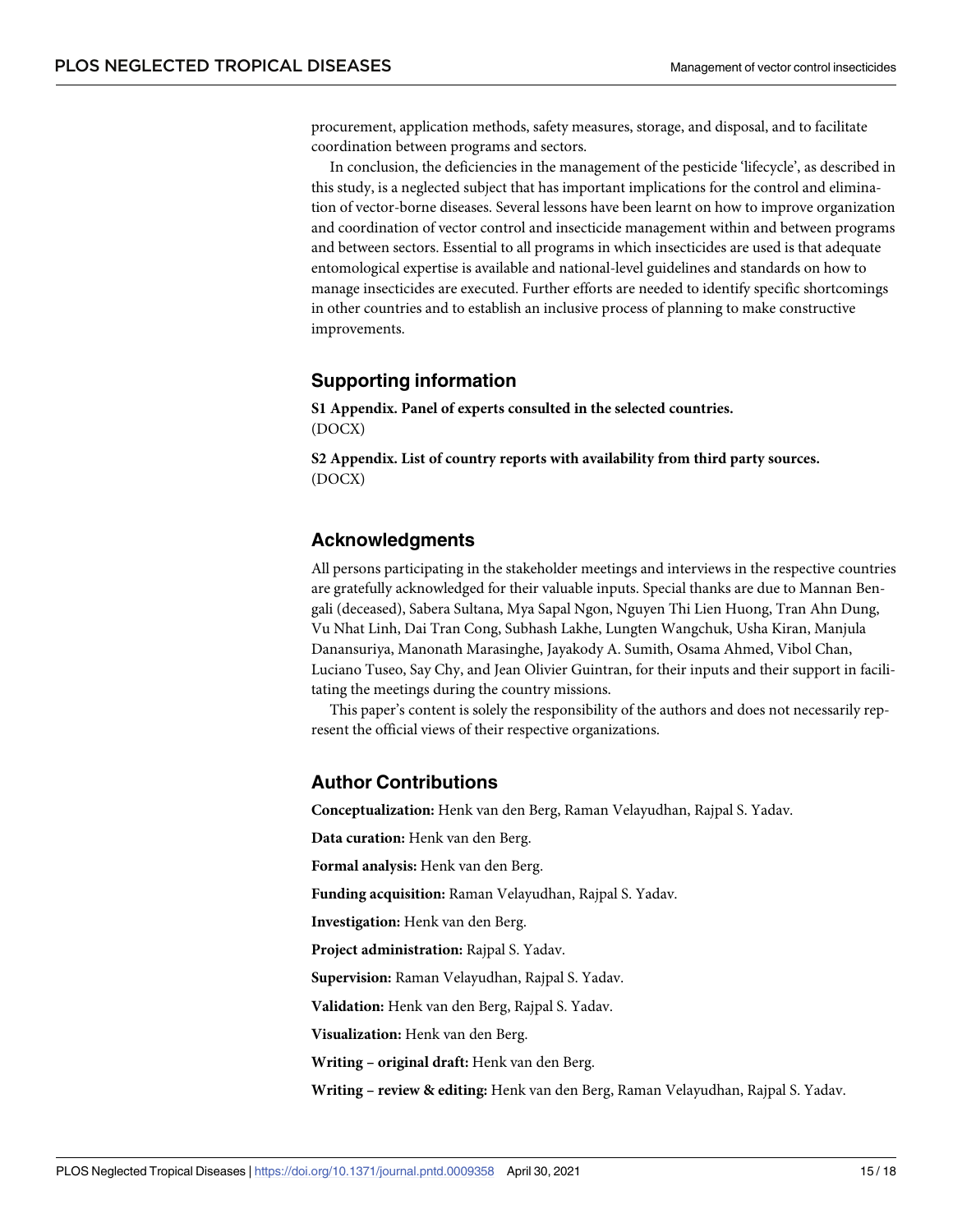#### <span id="page-15-0"></span>**References**

- **[1](#page-1-0).** WHO. Global vector control response 2017–2030. Geneva: World Health Organization; 2017.
- **[2](#page-1-0).** Kyu HH, Abate D, Abate KH, Abay SM, Abbafati C, Abbasi N, et al. Global, regional, and national disability-adjusted life-years (DALYs) for 359 diseases and injuries and healthy life expectancy (HALE) for 195 countries and territories, 1990–2017: a systematic analysis for the Global Burden of Disease Study 2017. Lancet. 2018; 392(10159):1859–922. [https://doi.org/10.1016/S0140-6736\(18\)32335-3](https://doi.org/10.1016/S0140-6736%2818%2932335-3) PMID: [30415748](http://www.ncbi.nlm.nih.gov/pubmed/30415748)
- **[3](#page-1-0).** Golding N, Wilson AL, Moyes CL, Cano J, Pigott DM, Velayudhan R, et al. Integrating vector control across diseases. BMC medicine. 2015; 13(1):249. <https://doi.org/10.1186/s12916-015-0491-4> PMID: [26423147](http://www.ncbi.nlm.nih.gov/pubmed/26423147)
- **[4](#page-1-0).** Wilson AL, Courtenay O, Kelly-Hope LA, Scott TW, Takken W, Torr SJ, et al. The importance of vector control for the control and elimination of vector-borne diseases. PLOS Neglected Tropical Diseases. 2020; 14(1):e0007831. <https://doi.org/10.1371/journal.pntd.0007831> PMID: [31945061](http://www.ncbi.nlm.nih.gov/pubmed/31945061)
- **5.** Townson H, Nathan MB, Zaim M, Guillet P, Manga L, Bos R, et al. Exploiting the potential of vector control for disease prevention. Bull World Health Organ. 2005; 83(12):942–7. PubMed Central PMCID: PMCEnglish. <https://doi.org//S0042-96862005001200017> PMID: [16462987](http://www.ncbi.nlm.nih.gov/pubmed/16462987)
- **6.** Hemingway J. The role of vector control in stopping the transmission of malaria: threats and opportunities. Philosophical Transactions of the Royal Society B: Biological Sciences. 2014; 369 (1645):20130431. <https://doi.org/10.1098/rstb.2013.0431> PMID: [24821917](http://www.ncbi.nlm.nih.gov/pubmed/24821917)
- **7.** Roiz D, Wilson AL, Scott TW, Fonseca DM, Jourdain F, Müller P, et al. Integrated Aedes management for the control of Aedes-borne diseases. PLoS Neglected Tropical Diseases. 2018; 12(12):e0006845. <https://doi.org/10.1371/journal.pntd.0006845> PMID: [30521524](http://www.ncbi.nlm.nih.gov/pubmed/30521524)
- **[8](#page-1-0).** Bhatt S, Weiss DJ, Cameron E, Bisanzio D, Mappin B, Dalrymple U, et al. The effect of malaria control on Plasmodium falciparum in Africa between 2000 and 2015. Nature. 2015; 526(7572):207–11. [https://](https://doi.org/10.1038/nature15535) [doi.org/10.1038/nature15535](https://doi.org/10.1038/nature15535) PMID: [26375008](http://www.ncbi.nlm.nih.gov/pubmed/26375008)
- **[9](#page-1-0).** van den Berg H, Zaim M, Yadav RS, Soares A, Ameneshewa B, Mnzava A, et al. Global trends in the use of insecticides to control vector-borne diseases. Environ Health Perspect. 2012; 120(4):577–82. <https://doi.org/10.1289/ehp.1104340> PMID: [22251458](http://www.ncbi.nlm.nih.gov/pubmed/22251458)
- **10.** Milliner J. The net mapping project. Washington, DC: USAID/President's Malaria Initiative; 2010.
- **[11](#page-1-0).** WHO. Pesticides and their application for the control of vectors and pests of public health importance. WHO/CDS/NTD/WHOPES/ GCDPP/2006.1. Available: [http://whqlibdoc.who.int/hq/2006/WHO\\_CDS\\_](http://whqlibdoc.who.int/hq/2006/WHO_CDS_NTD_WHOPES_GCDPP_2006.1_eng.pdf) [NTD\\_WHOPES\\_GCDPP\\_2006.1\\_eng.pdf](http://whqlibdoc.who.int/hq/2006/WHO_CDS_NTD_WHOPES_GCDPP_2006.1_eng.pdf) Geneva: World Health Organization; 2006.
- **[12](#page-1-0).** WHO. World malaria report 2019. Geneva: World Health Organization; 2019.
- **[13](#page-1-0).** Killeen GF, Tatarsky A, Diabate A, Chaccour CJ, Marshall JM, Okumu FO, et al. Developing an expanded vector control toolbox for malaria elimination. BMJ Global Health. 2017; 2(2):e000211. <https://doi.org/10.1136/bmjgh-2016-000211> PMID: [28589022](http://www.ncbi.nlm.nih.gov/pubmed/28589022)
- **14.** Takken W, Knols BGJ. Malaria vector control: current and future strategies. Trends in Parasitology. 2009; 25:101–4. <https://doi.org/10.1016/j.pt.2008.12.002> PMID: [19168392](http://www.ncbi.nlm.nih.gov/pubmed/19168392)
- **[15](#page-1-0).** Thomas MB, Godfray HCJ, Read AF, van den Berg H, Tabashnik BE, van Lenteren JC, et al. Lessons from agriculture for the sustainable management of malaria vectors. PLOS Medicine. 2012; 9(7): e1001262. <https://doi.org/10.1371/journal.pmed.1001262> PMID: [22802742](http://www.ncbi.nlm.nih.gov/pubmed/22802742)
- **[16](#page-1-0).** Devine GJ, Overgaard HJ, Paul RE. Global vector control guidelines–the need for co-creation. Trends in Parasitology. 2019; 35(4):267–70. <https://doi.org/10.1016/j.pt.2018.12.003> PMID: [30658891](http://www.ncbi.nlm.nih.gov/pubmed/30658891)
- **[17](#page-5-0).** Horstick O, Runge-Ranzinger S, Nathan MB, Kroeger A. Dengue vector-control services: how do they work? A systematic literature review and country case studies. Trans Royal Soc Trop Med Hyg. 2010; 104:379–86. <https://doi.org/10.1016/j.trstmh.2009.07.027> PMID: [20400169](http://www.ncbi.nlm.nih.gov/pubmed/20400169)
- **[18](#page-12-0).** Mnzava AP, Knox TB, Temu EA, Trett A, Fornadel C, Hemingway J, et al. Implementation of the global plan for insecticide resistance management in malaria vectors: progress, challenges and the way forward. Malaria Journal. 2015; 14(1):173. <https://doi.org/10.1186/s12936-015-0693-4> PMID: [25899397](http://www.ncbi.nlm.nih.gov/pubmed/25899397)
- **[19](#page-1-0).** Mnzava AP, Macdonald MB, Knox TB, Temu EA, Shiff CJ. Malaria vector control at crossroads: public health entomology and the drive to elimination. Transactions of The Royal Society of Tropical Medicine and Hygiene. 2014; 108(9):550–4. <https://doi.org/10.1093/trstmh/tru101> PMID: [25009173](http://www.ncbi.nlm.nih.gov/pubmed/25009173)
- **[20](#page-1-0).** Alonso P, Engels D, Reeder J. Renewed push to strengthen vector control globally. Lancet. 2017; 389 (10086):2270–1. [https://doi.org/10.1016/S0140-6736\(17\)31376-4](https://doi.org/10.1016/S0140-6736%2817%2931376-4) PMID: [28579150](http://www.ncbi.nlm.nih.gov/pubmed/28579150)
- **[21](#page-1-0).** WHO. Handbook for integrated vector management. WHO/HTM/NTD/VEM/2012.3. Available: [http://](http://whqlibdoc.who.int/publications/2012/9789241502801_eng.pdf) [whqlibdoc.who.int/publications/2012/9789241502801\\_eng.pdf](http://whqlibdoc.who.int/publications/2012/9789241502801_eng.pdf). Geneva: World Health Organization; 2012.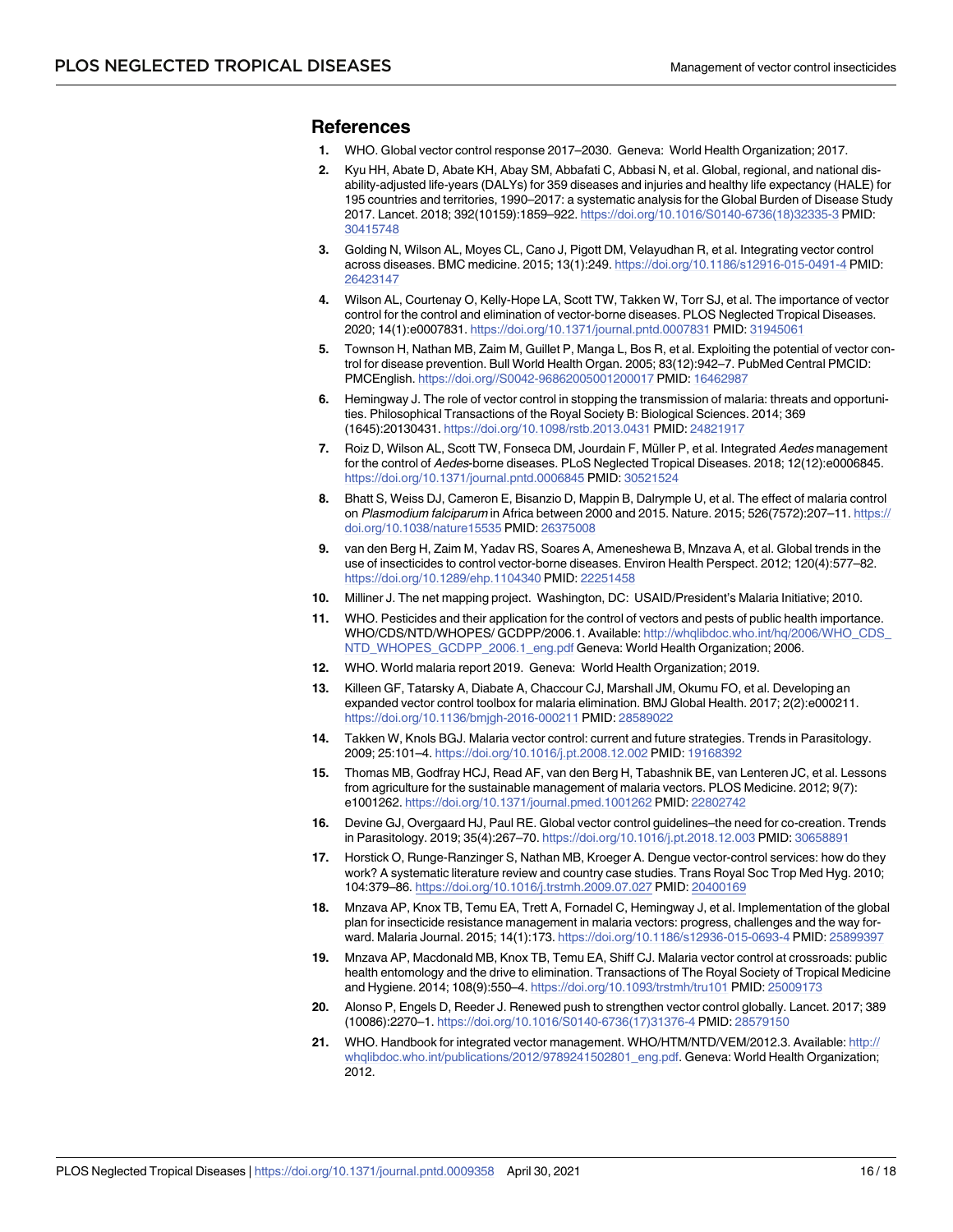- <span id="page-16-0"></span>**[22](#page-1-0).** WHO. Global strategic framework for Integrated Vector Management. WHO document WHO/CDS/ CPE/PVC/2004. 10. Geneva: World Health Organization; 2004.
- **[23](#page-2-0).** van den Berg H, Gu B, Grenier B, Kohlschmid E, Al-Eryani S, da Silva Bezerra HS, et al. Pesticide lifecycle management in agriculture and public health: Where are the gaps? Science of the Total Environment. 2020; 742:140598. <https://doi.org/10.1016/j.scitotenv.2020.140598>
- **[24](#page-3-0).** Trung HD, Bortel WV, Sochantha T, Keokenchanh K, Briet OJ, Coosemans M. Behavioural heterogeneity of Anopheles species in ecologically different localities in Southeast Asia: a challenge for vector control. Trop Med Int Health. 2005; 10(3):251–62. <https://doi.org/10.1111/j.1365-3156.2004.01378.x> PMID: [15730510](http://www.ncbi.nlm.nih.gov/pubmed/15730510).
- **[25](#page-3-0).** WHO. Malaria Threats Map. <https://apps.who.int/malaria/maps/threats/> Accessed: 27 January 2021 2021.
- **[26](#page-4-0).** Najera JA, Gonzalez-Silva M, Alonso PL. Some lessons for the future from the global malaria eradication programme (1955–1969). PloS Med. 2011; 8:e1000412. [https://doi.org/10.1371/journal.pmed.](https://doi.org/10.1371/journal.pmed.1000412) [1000412](https://doi.org/10.1371/journal.pmed.1000412) PMID: [21311585](http://www.ncbi.nlm.nih.gov/pubmed/21311585)
- **[27](#page-8-0).** WHO. Framework for a National Vector Control Needs Assessment. Geneva: World Health Organization; 2017.
- **[28](#page-8-0).** IRAC. IRAC mode of action classification scheme. Version 9.4: Insecticide Resistance Action Committee, CropLife International; 2020.
- **[29](#page-8-0).** Amelia-Yap ZH, Chen CD, Sofian-Azirun M, Low VL. Pyrethroid resistance in the dengue vector Aedes aegypti in Southeast Asia: present situation and prospects for management. Parasites & Vectors. 2018; 11(1):332. <https://doi.org/10.1186/s13071-018-2899-0> PMID: [29866193](http://www.ncbi.nlm.nih.gov/pubmed/29866193)
- **30.** Al-Amin HM, Johora FT, Irish SR, Hossainey MRH, Vizcaino L, Paul KK, et al. Insecticide resistance status of Aedes aegypti in Bangladesh. bioRxiv. 2020. <https://doi.org/10.1186/s13071-020-04503-6> PMID: [33317603](http://www.ncbi.nlm.nih.gov/pubmed/33317603)
- **[31](#page-8-0).** Fernando HSD, Saavedra-Rodriguez K, Perera R, Black WC, De Silva BNK. Resistance to commonly used insecticides and underlying mechanisms of resistance in Aedes aegypti (L.) from Sri Lanka. Parasites & Vectors. 2020; 13(1):1–14. <https://doi.org/10.1186/s13071-020-04284-y> PMID: [32778147](http://www.ncbi.nlm.nih.gov/pubmed/32778147)
- **[32](#page-8-0).** Boyer S, Lopes S, Prasetyo D, Hustedt J, Sarady AS, Doum D, et al. Resistance of Aedes aegypti (Diptera: Culicidae) Populations to Deltamethrin, Permethrin, and Temephos in Cambodia. Asia Pacific Journal of Public Health. 2018; 30(2):158–66. <https://doi.org/10.1177/1010539517753876> PMID: [29502428](http://www.ncbi.nlm.nih.gov/pubmed/29502428)
- **[33](#page-10-0).** WHO. Prequalification Vector Control. <http://www.who.int/pq-vector-control/en/> 2021.
- **[34](#page-10-0).** WHO. Guidelines for personal protection when handling and applying pesticides: International Code of Conduct on Pesticide Management. Rome and Geneva: Food and Agriculture Organization and World Health Organization; 2020.
- **[35](#page-10-0).** WHO. Space spray application of insecticides for vector and public health pest control: a practitioner's guide. [http://whqlibdoc.who.int/hq/2003/WHO\\_CDS\\_WHOPES\\_GCDPP\\_2003.5.pdf](http://whqlibdoc.who.int/hq/2003/WHO_CDS_WHOPES_GCDPP_2003.5.pdf). Geneva: World Health Organization; 2003.
- **[36](#page-11-0).** Cotter C, Sturrock HJ, Hsiang MS, Liu J, Phillips AA, Hwang J, et al. The changing epidemiology of malaria elimination: new strategies for new challenges. The Lancet. 2013; 382(9895):900–11. [https://](https://doi.org/10.1016/S0140-6736%2813%2960310-4) [doi.org/10.1016/S0140-6736\(13\)60310-4](https://doi.org/10.1016/S0140-6736%2813%2960310-4) PMID: [23594387](http://www.ncbi.nlm.nih.gov/pubmed/23594387)
- **[37](#page-11-0).** Bhatia R, Dash AP, Sunyoto T. Changing epidemiology of dengue in South-East Asia. WHO South-East Asia Journal of Public Health. 2013; 2(1):23. <https://doi.org/10.4103/2224-3151.115830> PMID: [28612819](http://www.ncbi.nlm.nih.gov/pubmed/28612819)
- **[38](#page-11-0).** van den Berg H, Yadav RS, Zaim M. Setting international standards for the management of public health pesticides. PloS Medicine. 2015; 12(5):e1001824. [https://doi.org/10.1371/journal.pmed.](https://doi.org/10.1371/journal.pmed.1001824) [1001824](https://doi.org/10.1371/journal.pmed.1001824) PMID: [25965399](http://www.ncbi.nlm.nih.gov/pubmed/25965399)
- **[39](#page-11-0).** Nagpal BN, Knox TB, Risintha P, Yadav RS, Ghosh SK, Uragayala S, et al. Strengthening of vector control in South-East Asia: Outcomes from a WHO regional workshop. Journal of Vector Borne Diseases. 2018; 55(4):247. <https://doi.org/10.4103/0972-9062.256559> PMID: [30997884](http://www.ncbi.nlm.nih.gov/pubmed/30997884)
- **[40](#page-11-0).** Chanda E, Ameneshewa B, Bagayoko M, Govere JM, Macdonald MB. Harnessing integrated vector management for enhanced disease prevention. Trends in Parasitology. 2017; 33(1):30–41. [https://doi.](https://doi.org/10.1016/j.pt.2016.09.006) [org/10.1016/j.pt.2016.09.006](https://doi.org/10.1016/j.pt.2016.09.006) PMID: [27720141](http://www.ncbi.nlm.nih.gov/pubmed/27720141)
- **[41](#page-11-0).** Atkinson JA, Vallely A, Fitzgerald L, Whittaker M, Tanner M. The architecture and effect of participation: a systematic review of community participation for communicable disease control and elimination. Implications for malaria elimination. Malaria Journal. 2011; 10:225. [https://doi.org/10.1186/1475-2875-10-](https://doi.org/10.1186/1475-2875-10-225) [225](https://doi.org/10.1186/1475-2875-10-225) PMID: [21816085](http://www.ncbi.nlm.nih.gov/pubmed/21816085)